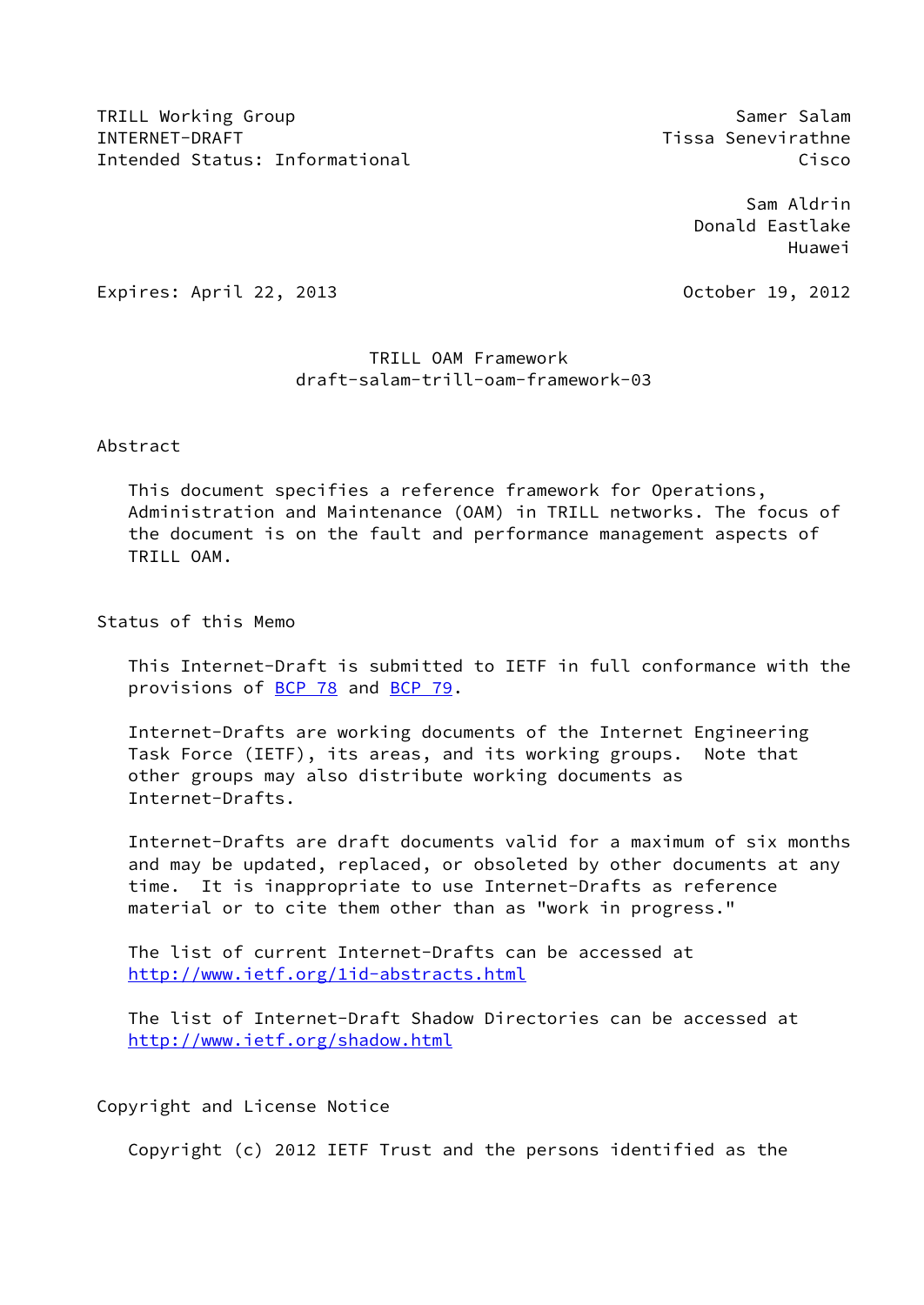INTERNET DRAFT TRILL OAM Framework October 19, 2012

document authors. All rights reserved.

This document is subject to [BCP 78](https://datatracker.ietf.org/doc/pdf/bcp78) and the IETF Trust's Legal Provisions Relating to IETF Documents [\(http://trustee.ietf.org/license-info](http://trustee.ietf.org/license-info)) in effect on the date of publication of this document. Please review these documents carefully, as they describe your rights and restrictions with respect to this document. Code Components extracted from this document must include Simplified BSD License text as described in Section 4.e of the Trust Legal Provisions and are provided without warranty as described in the Simplified BSD License.

#### Table of Contents

| 1.2 Relationship to Other OAM Work 5                   |  |
|--------------------------------------------------------|--|
|                                                        |  |
|                                                        |  |
|                                                        |  |
| $2.1.2$ Relationship to BFD 8                          |  |
| $2.1.3$ Relationship to Link OAM 8                     |  |
| $2.2$ TRILL OAM in the RBridge Port Model 9            |  |
| $2.3$ Network, Service and Flow OAM 10                 |  |
|                                                        |  |
| 2.5 Maintenance Entity and Maintenance Entity Group 12 |  |
|                                                        |  |
| $2.7$ Maintenance Point Addressing 14                  |  |
|                                                        |  |
|                                                        |  |
| $3.2$ Determination of Flow Entropy 16                 |  |
| $3.2.1$ Address Learning and Flow Entropy 16           |  |
|                                                        |  |
| 3.4 Identification of OAM Messages 17                  |  |
|                                                        |  |
| 4.1 Proactive Fault Management Functions 17            |  |
| 4.1.1 Fault Detection (Continuity Check) 17            |  |
| 4.1.2 Defect Indication 18                             |  |
| 4.1.2.1 Forward Defect Indication 18                   |  |
| $4.1.2.2$ Reverse Defect Indication (RDI) 18           |  |
| 4.2 On-Demand Fault Management Functions 19            |  |
|                                                        |  |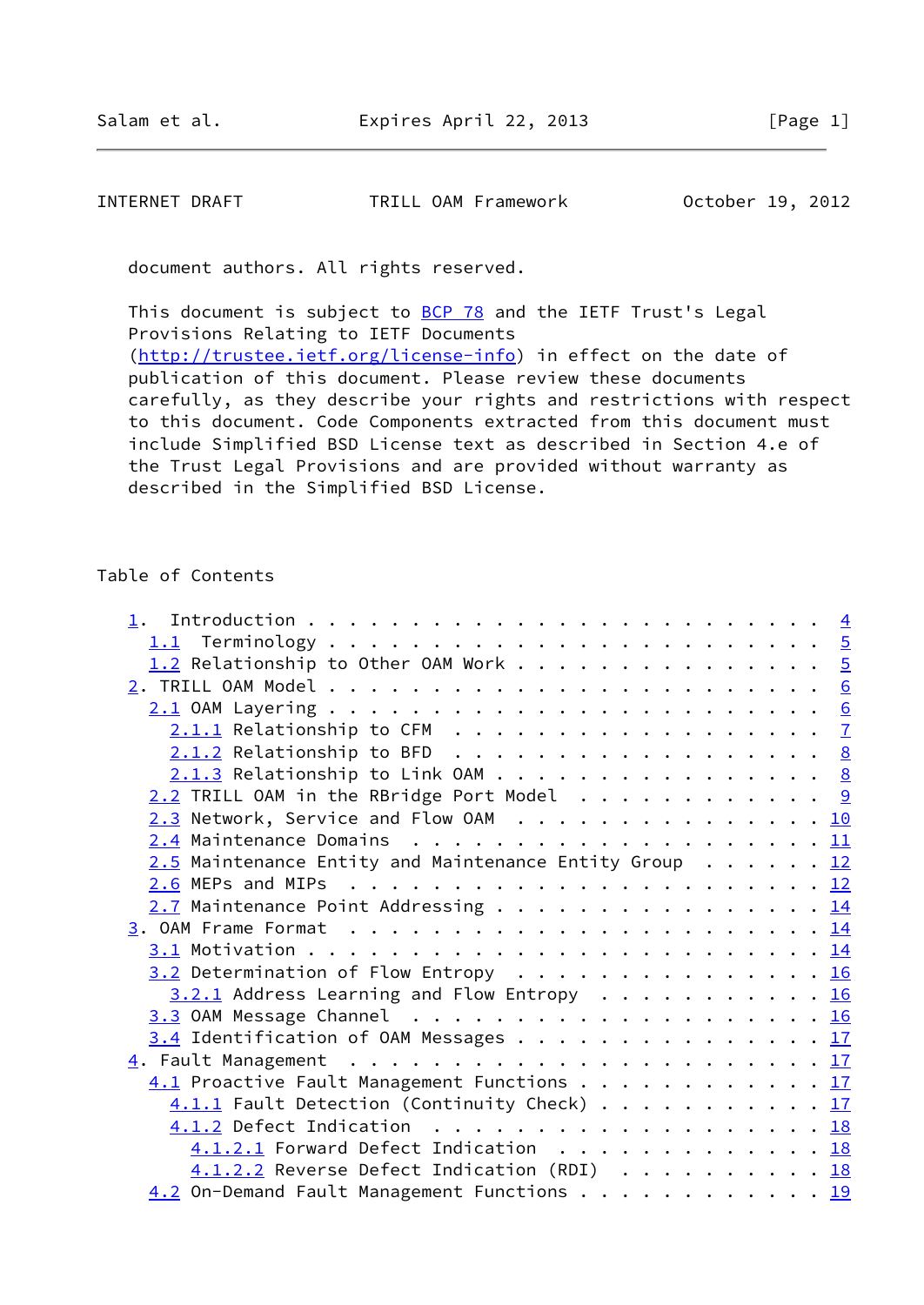| 4.2.1 Connectivity Verification 19 |  |  |  |  |  |  |  |  |  |  |  |
|------------------------------------|--|--|--|--|--|--|--|--|--|--|--|
|                                    |  |  |  |  |  |  |  |  |  |  |  |
|                                    |  |  |  |  |  |  |  |  |  |  |  |
|                                    |  |  |  |  |  |  |  |  |  |  |  |
|                                    |  |  |  |  |  |  |  |  |  |  |  |
|                                    |  |  |  |  |  |  |  |  |  |  |  |

Salam et al. **Expires April 22, 2013** [Page 2]

L.

| INTERNET DRAFT | TRILL OAM Framework           |  |  |  |  |  |  |  |  |  |  | October 19, 2012 |
|----------------|-------------------------------|--|--|--|--|--|--|--|--|--|--|------------------|
|                |                               |  |  |  |  |  |  |  |  |  |  |                  |
|                |                               |  |  |  |  |  |  |  |  |  |  |                  |
|                |                               |  |  |  |  |  |  |  |  |  |  |                  |
|                |                               |  |  |  |  |  |  |  |  |  |  |                  |
|                |                               |  |  |  |  |  |  |  |  |  |  |                  |
|                |                               |  |  |  |  |  |  |  |  |  |  |                  |
|                |                               |  |  |  |  |  |  |  |  |  |  |                  |
|                | 9.1 Normative References 22   |  |  |  |  |  |  |  |  |  |  |                  |
|                | 9.2 Informative References 23 |  |  |  |  |  |  |  |  |  |  |                  |
|                |                               |  |  |  |  |  |  |  |  |  |  |                  |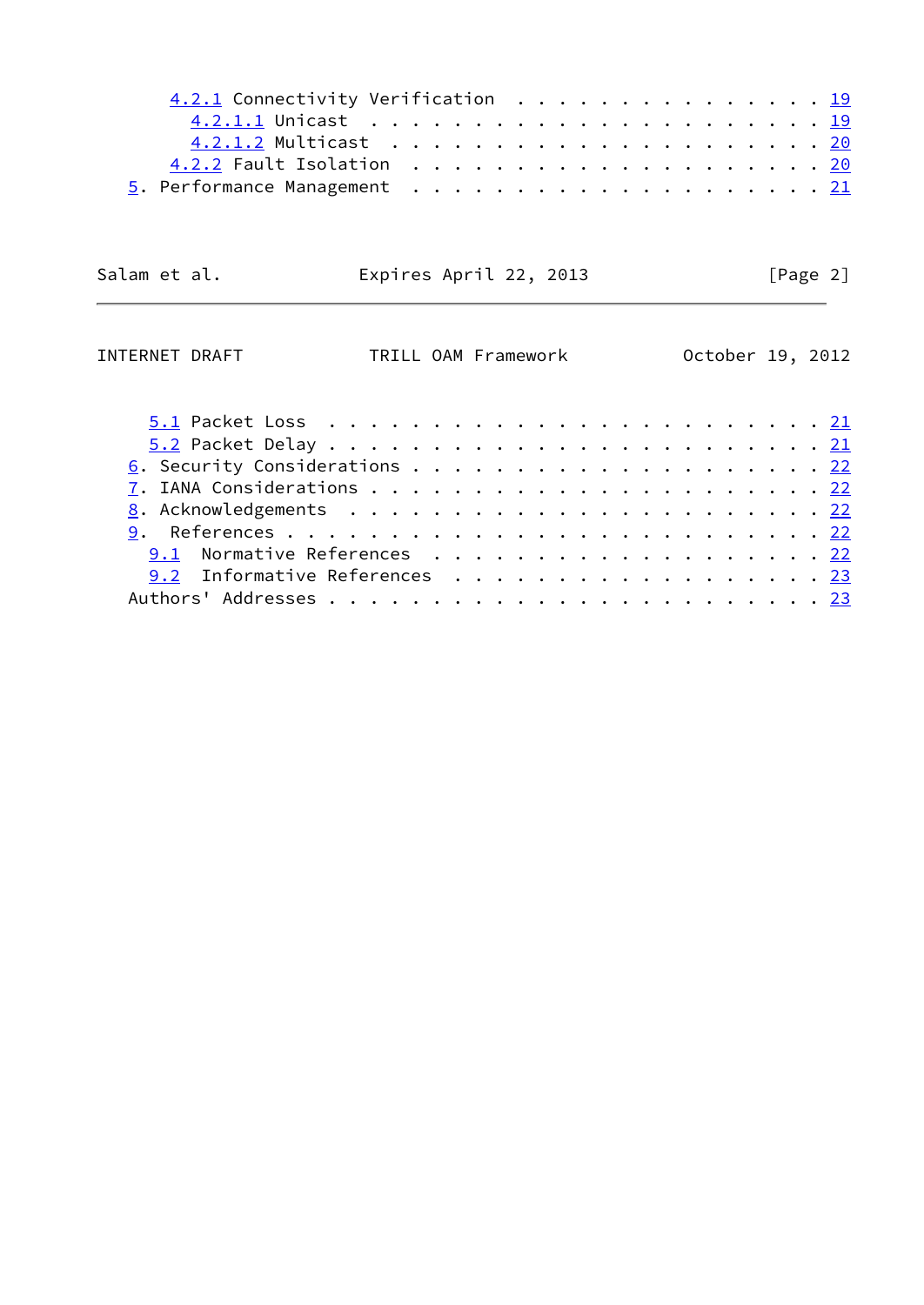Salam et al. **Expires April 22, 2013** [Page 3]

<span id="page-3-1"></span>INTERNET DRAFT TRILL OAM Framework October 19, 2012

## <span id="page-3-0"></span>[1](#page-3-0). Introduction

 This document specifies a reference framework for Operations, Administration and Maintenance (OAM, [\[RFC6291](https://datatracker.ietf.org/doc/pdf/rfc6291)]) in TRILL (Transparent Interconnection of Lots of Links) networks.

TRILL [[RFC6325](https://datatracker.ietf.org/doc/pdf/rfc6325)] specifies a protocol for shortest-path frame routing in multi-hop networks with arbitrary topologies and link technologies, using the IS-IS routing protocol. TRILL capable devices are referred to as TRILL Switches or RBridges (Routing Bridges). RBridges provide an optimized and transparent Layer 2 delivery service for Ethernet unicast and multicast traffic. Some characteristics of a TRILL network that are different from Ethernet bridging are the following:

TRILL networks support arbitrary link technology between TRILL switches. Hence, a TRILL switch port may not have a 48-bit MAC Address  $[802]$  $[802]$  but might, for example, have an IP address as an identifier [TRILL-IP] or no unique identifier (PPP [[RFC6361\]](https://datatracker.ietf.org/doc/pdf/rfc6361)).

 - TRILL networks do not enforce congruency of unicast and multicast paths between a given pair of RBridges.

 - TRILL networks do not impose symmetry of the forward and reverse paths between a given pair of RBridges.

 - TRILL supports multipathing of unicast as well as multicast traffic.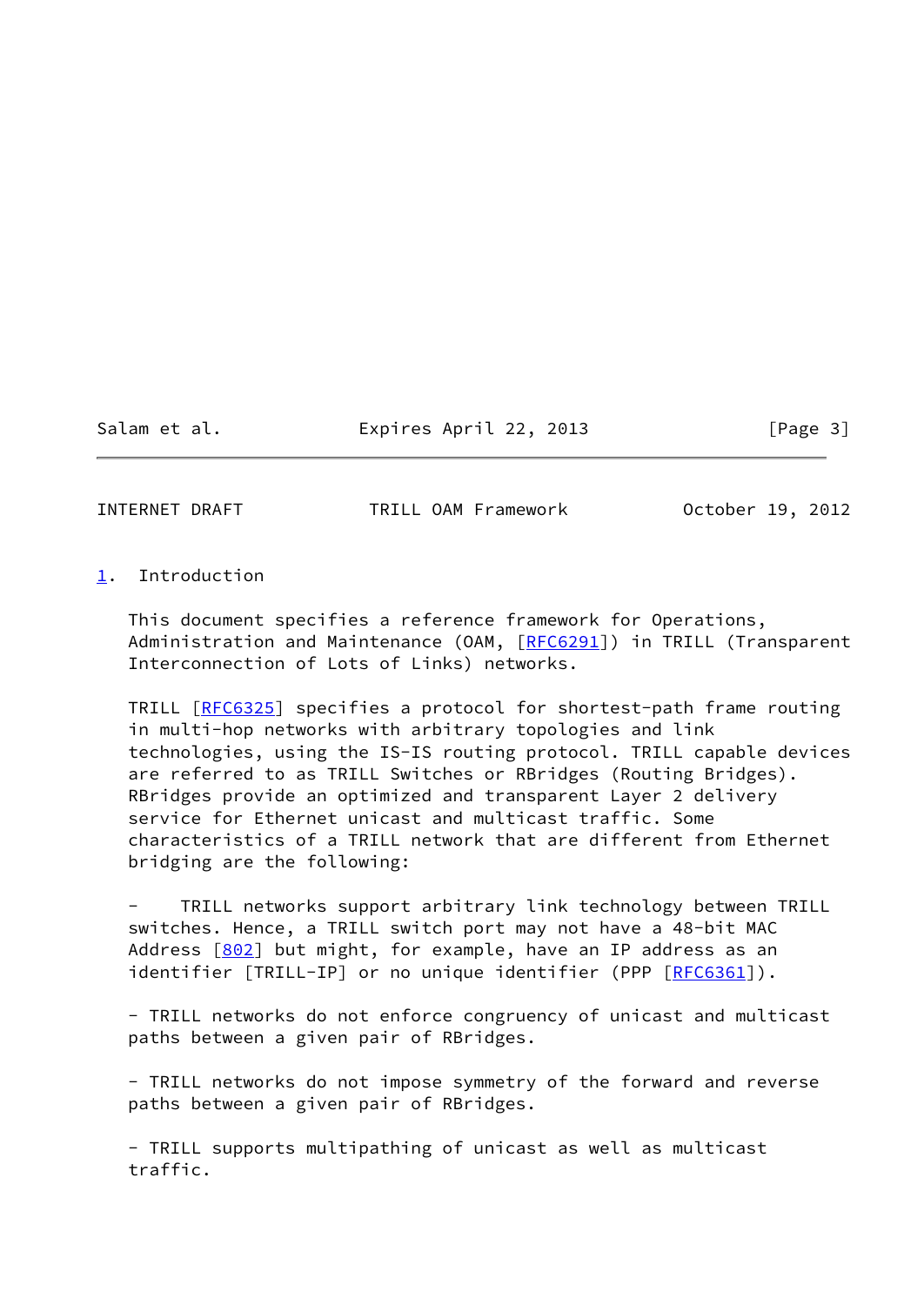In this document, we refer to the term OAM as defined in [\[RFC6291](https://datatracker.ietf.org/doc/pdf/rfc6291)]. The Operations aspect involves finding problems that prevent proper functioning of the network. It also includes monitoring of the network to identify potential problems before they occur. Administration involves keeping track of network resources. Maintenance activities are focused on facilitating repairs and upgrades as well as corrective and preventive measures. [ISO/IEC 7498-4] defines 5 functional areas in the OSI model for network management, commonly referred to as FCAPS:

 -Fault Management -Configuration Management -Accounting Management -Performance Management -Security Management

 The focus of this document is on the first and fourth functional aspects, namely Fault Management and Performance Management, in TRILL networks. These primarily map to the "Operations" and "Maintenance"

Salam et al. **Expires April 22, 2013** [Page 4]

<span id="page-4-1"></span>INTERNET DRAFT TRILL OAM Framework October 19, 2012

part of OAM.

 The draft provides a generic framework for a comprehensive solution that meets the requirements outlined in [\[TRILL-OAM-REQ](#page-5-3)]. However, specific mechanisms to address these requirements are considered to be outside the scope of this document.

#### <span id="page-4-0"></span>[1.1](#page-4-0) Terminology

 The key words "MUST", "MUST NOT", "REQUIRED", "SHALL", "SHALL NOT", "SHOULD", "SHOULD NOT", "RECOMMENDED", "MAY", and "OPTIONAL" in this document are to be interpreted as described in [RFC 2119 \[RFC2119](https://datatracker.ietf.org/doc/pdf/rfc2119)].

 In addition, the following acronyms are used: BFD - Bidirectional Forwarding Detection [\[RFC5880](https://datatracker.ietf.org/doc/pdf/rfc5880)] CFM - Connectivity Fault Management [802.10] FGL - Fine Grained Label(ing) [\[TRILL-FGL\]](#page-25-2) IEEE - Institute for Electrical and Electronic Engineers IP - Internet Protocol, includes both IPv4 and IPv6 L2VPN - Layer 2 Virtual Private Network LAN - Local Area Network MEG - Maintenance Entity Group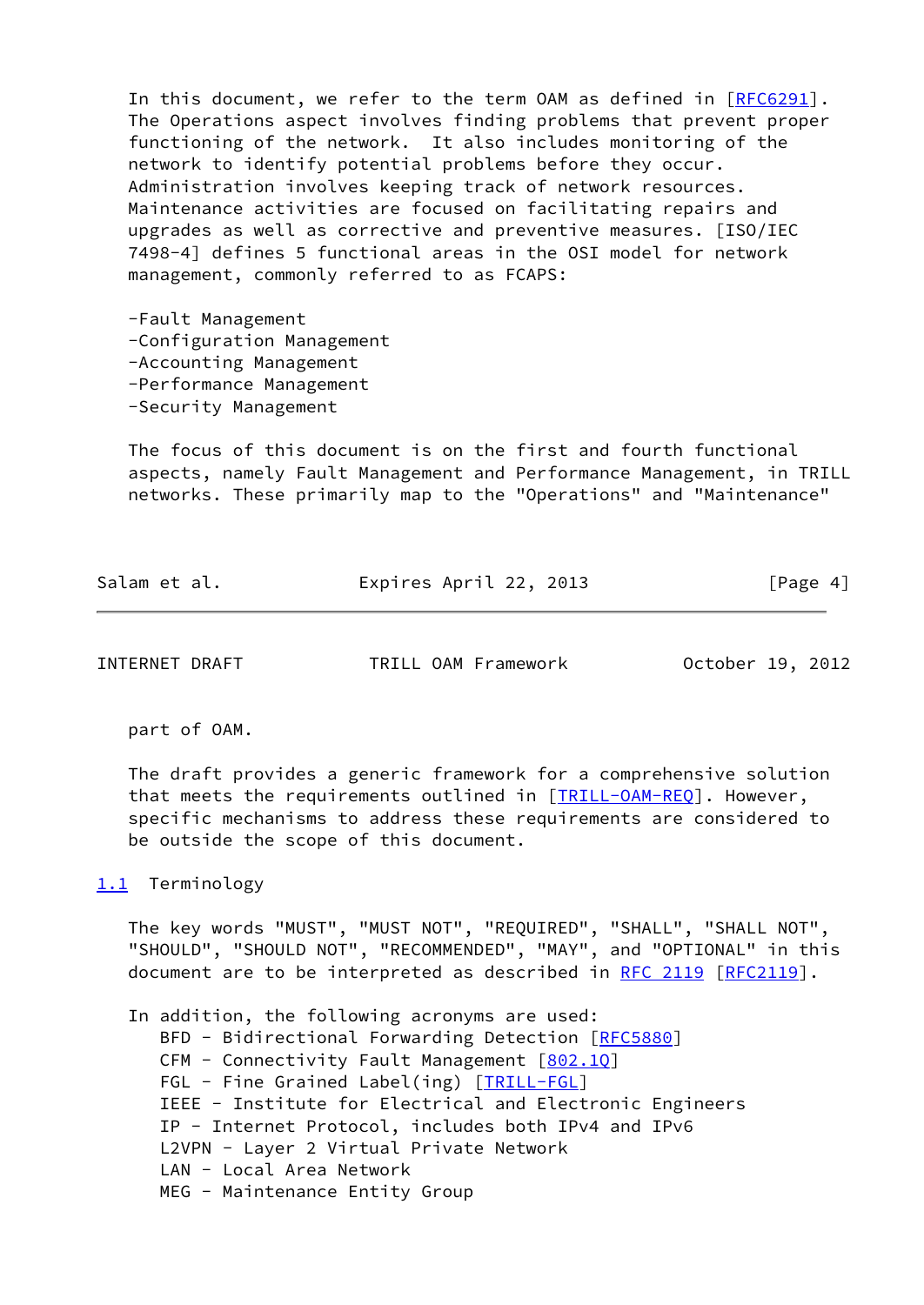MEP - Maintenance End Point MIP - Maintenance Intermediate Point MP - Maintenance Point (MEP or MIP) OAM - Operations, Administration, and Maintenance [\[RFC6291](https://datatracker.ietf.org/doc/pdf/rfc6291)] RBridge - Routing Bridge, a device implementing TRILL [\[RFC6325](https://datatracker.ietf.org/doc/pdf/rfc6325)] TRILL - Transparent Interconnection of Lots of Links [\[RFC6325](https://datatracker.ietf.org/doc/pdf/rfc6325)] TRILL Switch - an alternate name for an RBridge VLAN - Virtual LAN

<span id="page-5-0"></span>[1.2](#page-5-0) Relationship to Other OAM Work

 OAM is a technology area where a wealth of prior art exists. This document leverages concepts and draws upon elements defined and/or used in the following documents:

<span id="page-5-3"></span> [TRILL-OAM-REQ] defines the requirements for TRILL OAM which serve as the basis for this framework.

<span id="page-5-4"></span> [802.1Q] specifies the Connectivity Fault Management protocol, which defines the concepts of Maintenance Domains, Maintenance End Points, and Maintenance Intermediate Points.

 [Y.1731] extends Connectivity Fault Management in the following areas: it defines fault notification and alarm suppression functions for Ethernet. It also specifies mechanisms for Ethernet performance management, including loss, delay, jitter, and throughput

| Salam et al. | Expires April 22, 2013 | [Page 5] |
|--------------|------------------------|----------|
|              |                        |          |

<span id="page-5-2"></span>

| INTERNET DRAFT<br>TRILL OAM Framework | October 19, 2012 |
|---------------------------------------|------------------|
|---------------------------------------|------------------|

#### measurement.

 [RFC6136] specifies a reference model for OAM as it relates to L2VPN services, pseudowires and associated Public Switched Network tunnels. The document also specifies OAM requirements for L2VPN services.

 [RFC6371] describes a framework to support a comprehensive set of OAM procedures that fulfill the MPLS-TP OAM requirements for fault, performance, and protection-switching management and that do not rely on the presence of a control plane.

<span id="page-5-5"></span> [TRILL-BFD] defines a TRILL encapsulation for BFD that enables the use of the latter for network fast convergence.

<span id="page-5-1"></span>[2](#page-5-1). TRILL OAM Model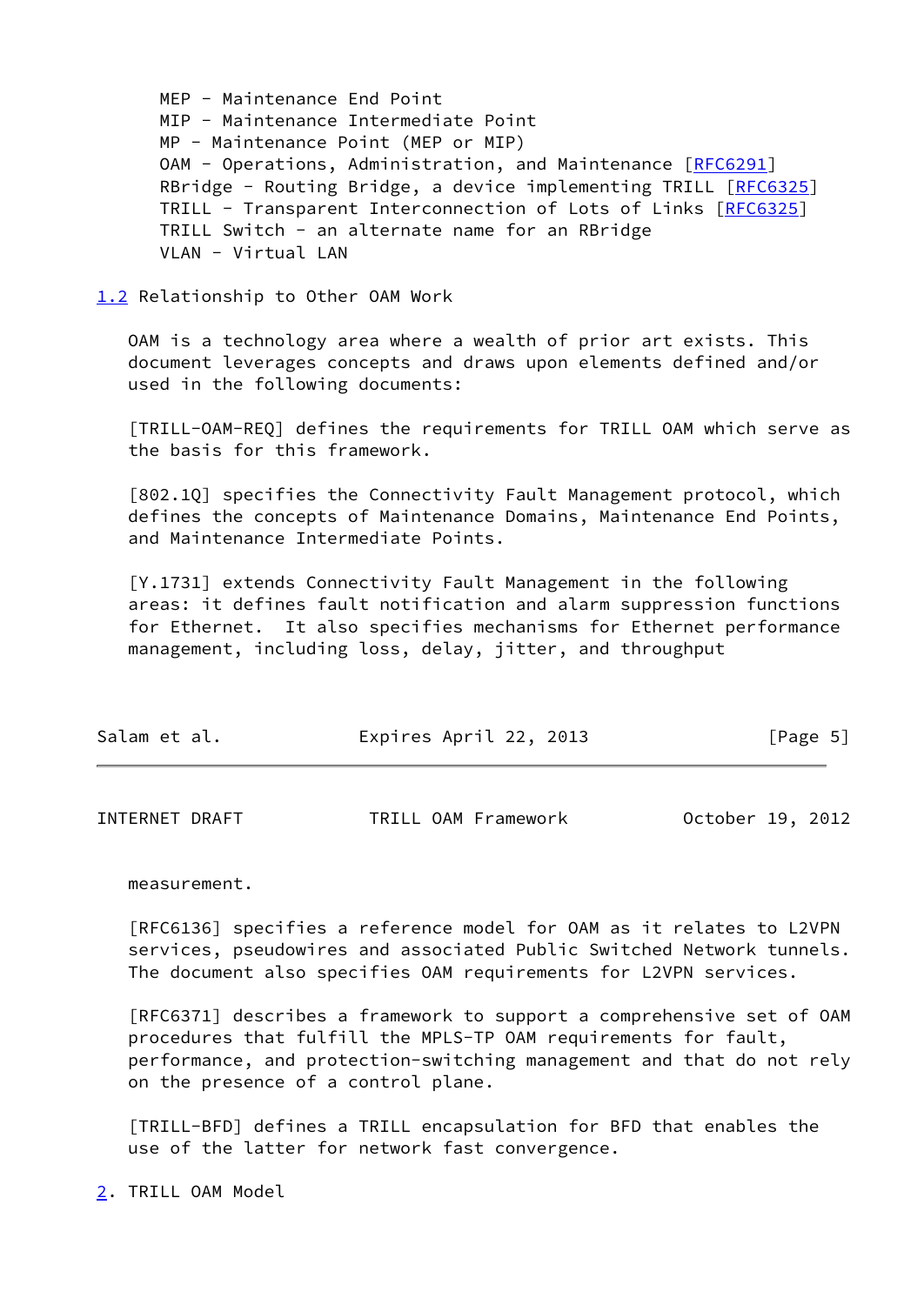<span id="page-6-0"></span>[2.1](#page-6-0) OAM Layering

 In the TRILL architecture, the TRILL layer is independent of the underlying Link Layer technology. Therefore, it is possible to run TRILL over any transport layer capable of carrying TRILL frames such as Ethernet [\[RFC6325](https://datatracker.ietf.org/doc/pdf/rfc6325)], PPP [[RFC6361\]](https://datatracker.ietf.org/doc/pdf/rfc6361), or MPLS. Furthermore, TRILL provides a virtual Ethernet connectivity service that is transparent to higher layer entities (e.g. Layer 3 and above). This strict layering is observed by TRILL OAM.

Of particular interest is the layering of TRILL OAM with respect to:

- BFD, which is typically used for fast convergence

- Ethernet CFM [802.10] on paths from an external device, over a TRILL campus, to another external device, especially since TRILL switches are likely to be deployed where existing 802.1 bridges can be such external devices.

 - Link OAM, on links interior to a TRILL campus, which is link technology specific.

 Consider the example network depicted in Figure 1 below, where a TRILL network is interconnected via Ethernet links:

Salam et al. Expires April 22, 2013 [Page 6]

<span id="page-6-1"></span>INTERNET DRAFT TRILL OAM Framework October 19, 2012



a. Ethernet CFM (Client Layer) on path over the TRILL campus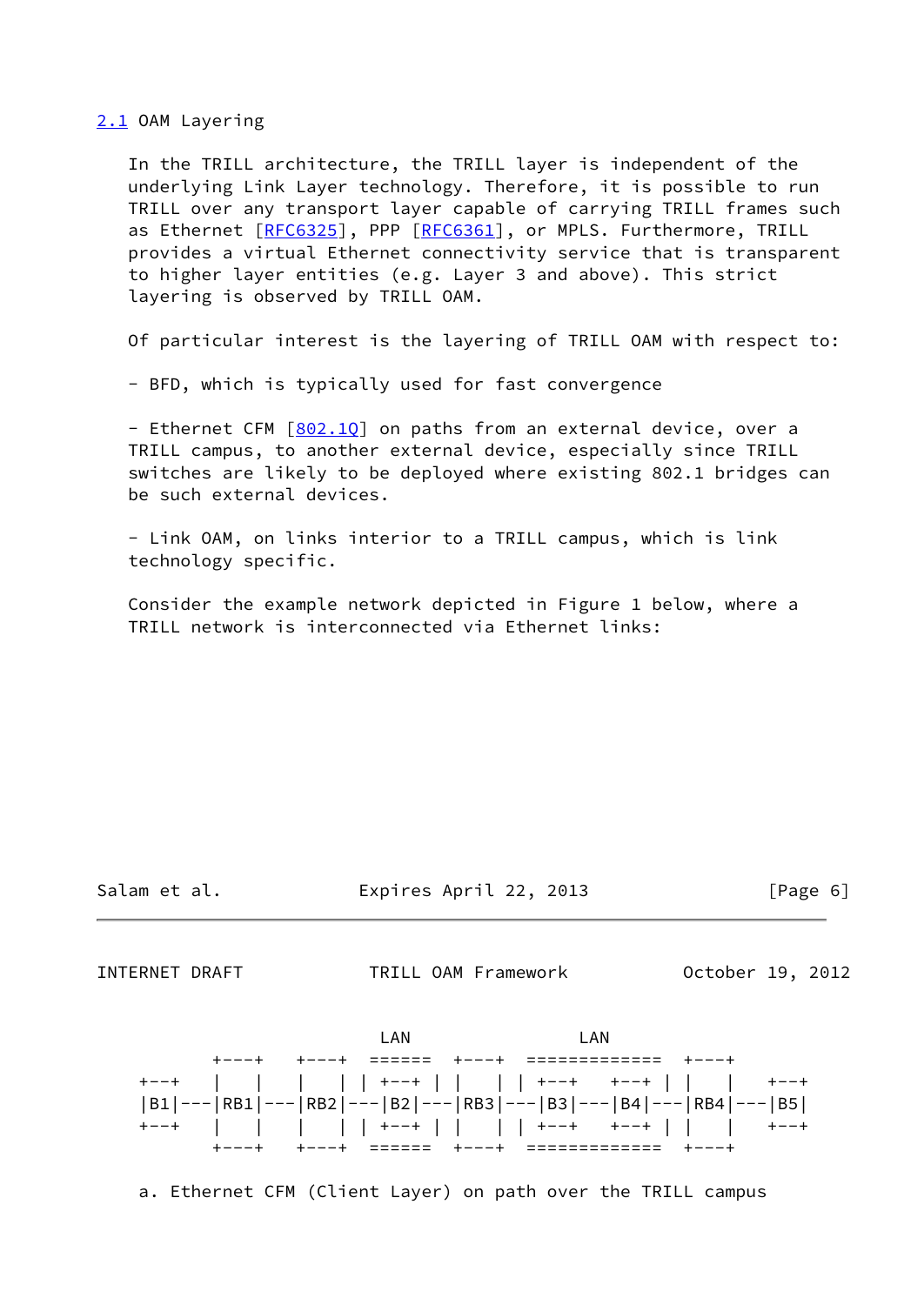>---o------------------------------------------------o---< b. TRILL OAM (Network Layer) >------o-----------o---------------------< c. Ethernet CFM (Transport Layer) on interior Ethernet LANs >---o--o---< >---o--o---o--o---< d. BFD (Media Independent Link Layer) #---# #----------# #-----------------# e. Link OAM (Media Dependent Link Layer) \*---\* \*---\* \*---\* \*---\* \*---\* \*---\* \*---\* \*---\* Legend:  $>$  MEP o MIP # BFD Endpoint  $*$  Link OAM Endpoint Figure 1: OAM Layering in TRILL Where Bn and RBn ( $n= 1,2,3, ...$ ) denote IEEE 802.1Q bridges and TRILL RBridges, respectively. [2.1.1](#page-7-0) Relationship to CFM In the context of a TRILL network, CFM can be used as either a client layer OAM or a transport layer OAM mechanism. When acting as a client layer OAM (see Figure 1a), CFM provides fault management capabilities for the user, on an end-to-end basis over the TRILL network. Edge ports of the TRILL network may be visible to CFM operations through the optional presence of a CFM Maintenance Intermediate Point (MIP) in the TRILL switches edge Ethernet ports.

<span id="page-7-0"></span> When acting as a transport layer OAM (see Figure 1c), CFM provides fault management functions for the IEEE 802.1Q bridged LANs that may interconnect RBridges. Such bridged LANs can be used as TRILL level

| Expires April 22, 2013<br>Salam et al. | [Page 7] |
|----------------------------------------|----------|
|----------------------------------------|----------|

<span id="page-7-1"></span>

| TRILL OAM Framework<br>INTERNET DRAFT | October 19, 2012 |
|---------------------------------------|------------------|
|---------------------------------------|------------------|

links between RBridges. RBridges directly connected to the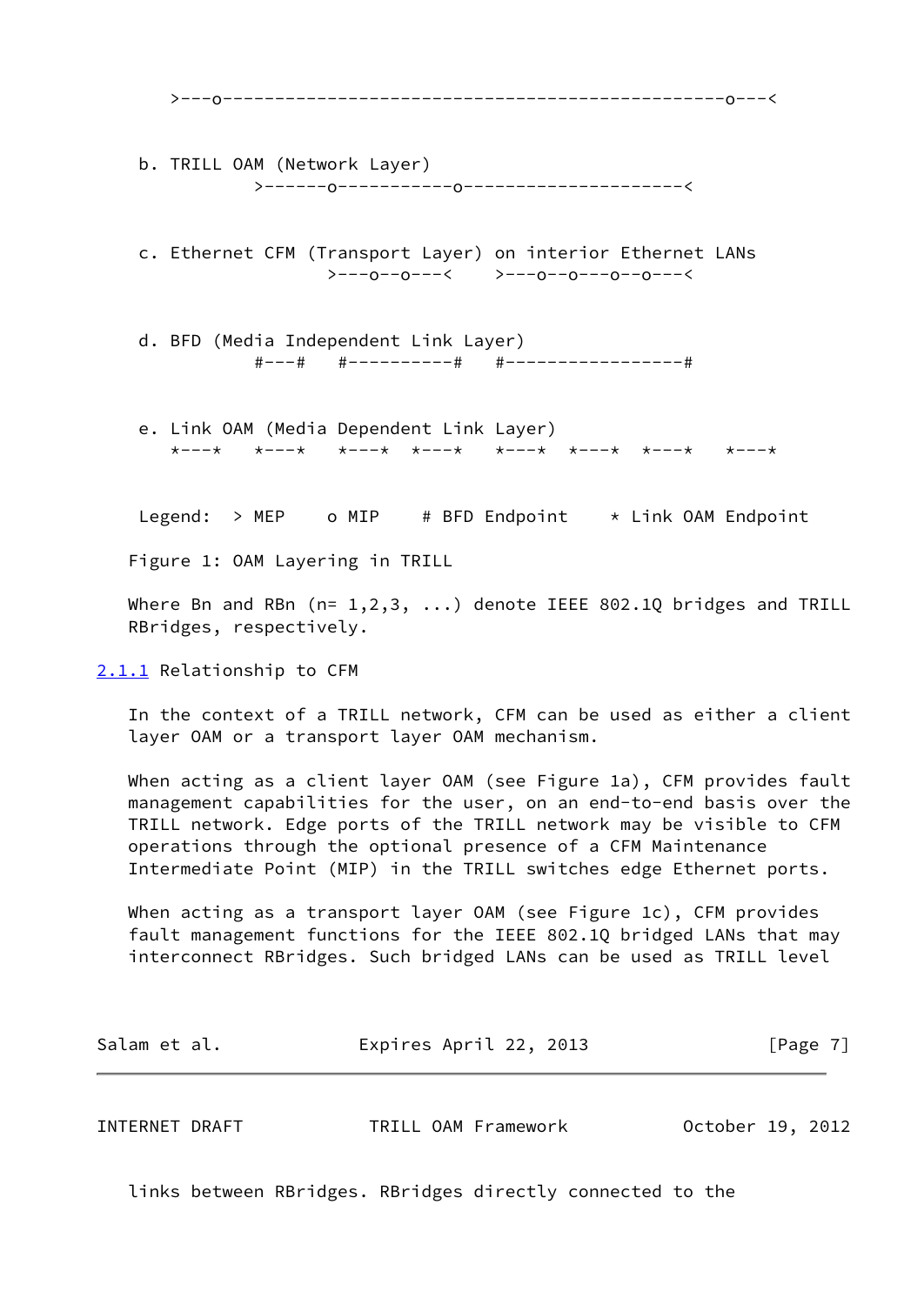intervening 802.1Q bridges may host CFM Down Maintenance End Points (MEPs).

<span id="page-8-0"></span>[2.1.2](#page-8-0) Relationship to BFD

 One-hop BFD (see Figure 1d) runs between adjacent RBridges and provides fast link as well as node failure detection capability [\[TRILL-BFD](#page-5-5)]. Note that BFD sits a layer above Link OAM, which is media specific. BFD provides fast convergence characteristics to TRILL networks. It is worth noting that the requirements for BFD are different from those of the TRILL OAM mechanisms that are the prime focus of this document. Furthermore, BFD does not use the frame format described in [section 3.1.](#page-15-1)

TRILL BFD differs from TRILL OAM in two significant ways:

 1. A TRILL BFD transmitter is bound to a specific TRILL output port as explained below.

 2. TRILL BFD messages can be transmitted by the originator out a port to a neighbor RBridge when the adjacency is in the Detect or Two-Way states as well as when the adjacency is in the Up state [\[RFC6327](https://datatracker.ietf.org/doc/pdf/rfc6327)].

 In contrast, TRILL OAM messages are initially transmitted by appearing to have been received on a virtual TRILL input port (refer to [Section 2.2](#page-9-0) for details). The output ports on which TRILL OAM message are sent are determined by the TRILL routing function, which will only send on links that are in the Up state and have been incorporated into the local view of the campus topology.

 For example, assume there are five parallel equal cost links between RB1 and RB2 that have not been aggregated. (Links that are aggregated with [802.1AX] appear to TRILL to be a single link accessible through a single TRILL port.) However, RB1 is only capable of doing up to 4 way ECMP. TRILL OAM messages, as dispatched by the TRILL Routing function, will use 4 of the 5 links. But it is desirable to be able to monitor the fifth link to be sure it is available for failover. TRILL BFD messages sent by RB1 will use the output port to which their session is bound. RB1 can easily monitor all 5 links to RB2 by using a TRILL BFD session bound to each of the 5 output ports.

<span id="page-8-1"></span>[2.1.3](#page-8-1) Relationship to Link OAM

 Link OAM (see Figure 1e) depends on the nature of the technology used in the links interconnecting RBridges. For e.g., for Ethernet links, [802.3] Clause 57 OAM may be used.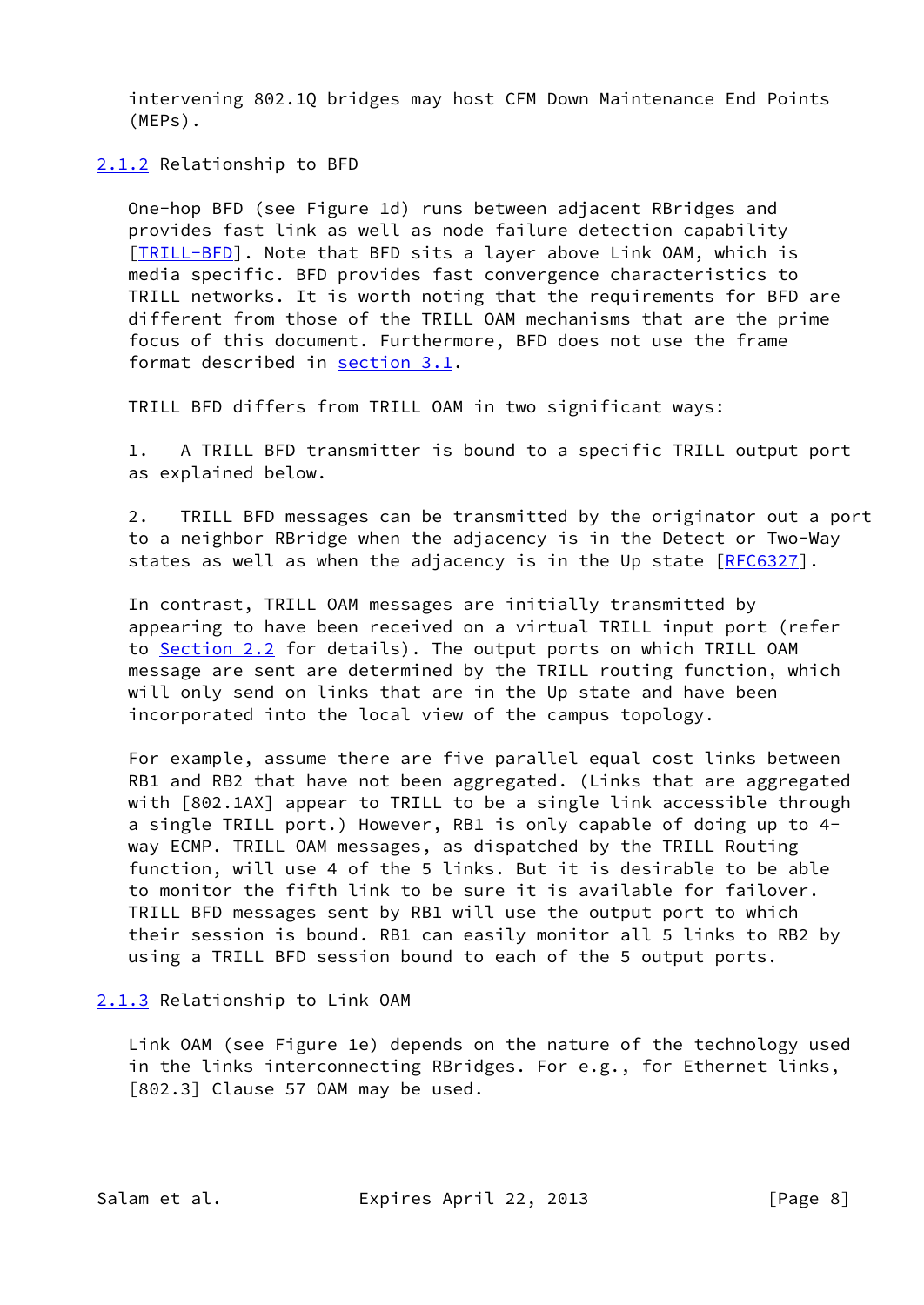<span id="page-9-1"></span>INTERNET DRAFT TRILL OAM Framework October 19, 2012

<span id="page-9-0"></span>[2.2](#page-9-0) TRILL OAM in the RBridge Port Model

 TRILL OAM processing can be modeled as a shim situated between the Extended Internal Sublayer Service (EISS) in [802.10] and the RBridge Forwarding Engine function, on a virtual port with no physical layer (Null PHY). TRILL OAM requires services of the RBridge forwarding engine and utilizes information from the IS-IS control plane. Figure 2 below depicts TRILL OAM processing in the context of the RBridge port model defined in [[RFC6325](https://datatracker.ietf.org/doc/pdf/rfc6325)]. In this figure, double lines represent flow of both frames and information whereas single lines represent flow of information only.

 While this figure shows a conceptual model, it is to be understood that implementations need not mirror this exact model as long as the intended OAM requirements and functionality are preserved.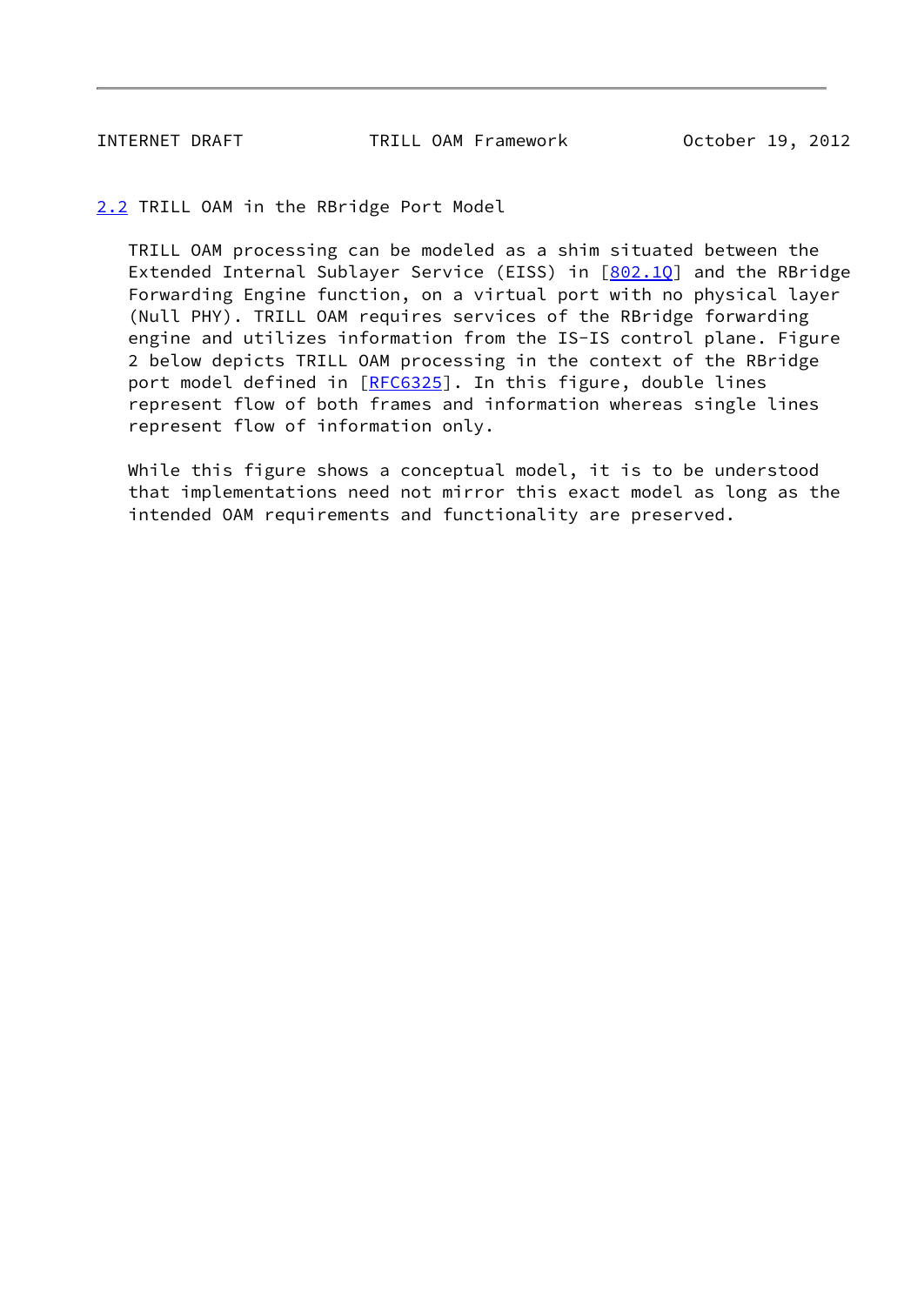<span id="page-10-0"></span>INTERNET DRAFT TRILL OAM Framework October 19, 2012

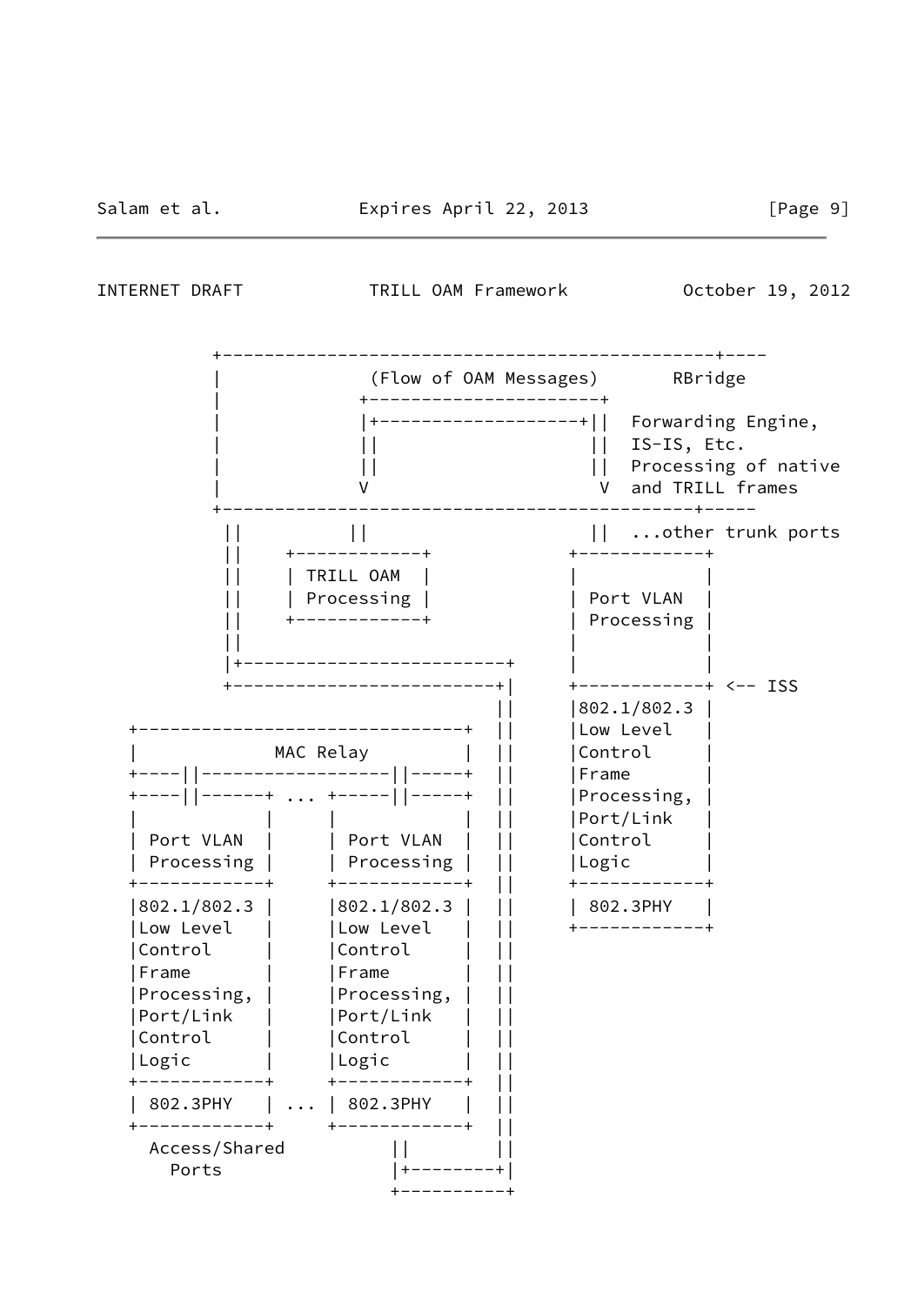Figure 2: TRILL OAM in RBridge Port Model

 Note that there is a single virtual interface, per RBridge, that hosts the TRILL OAM shim. The rationale for this model is discussed in [section 2.6](#page-13-0) "MEPs and MIPs".

<span id="page-11-0"></span>[2.3](#page-11-0) Network, Service and Flow OAM

Salam et al. **Expires April 22, 2013** [Page 10]

<span id="page-11-2"></span>INTERNET DRAFT TRILL OAM Framework October 19, 2012

 OAM functions in a TRILL network can be conducted at different levels of granularity. This gives rise to 'Network', 'Service' and 'Flow' OAM, listed in order of increasing granularity.

 Network OAM mechanisms provide fault and performance management functions in the context of a representative 'test' VLAN or fine grained label [[TRILL-FGL\]](#page-25-2). The test VLAN can be thought of as a management or diagnostics VLAN which extends to all RBridges in a TRILL network. In order to account for multipathing, Network OAM functions also make use of test flows (both unicast and multicast) to provide coverage of the various paths in the network.

 Service OAM mechanisms provide fault and performance management functions in the context of the actual VLAN or fine grained label set for which end station service is enabled. Test flows are used here, as well, to provide coverage in the case of multipathing.

 Flow OAM mechanisms provide the most granular fault and performance management capabilities, where OAM functions are performed in the context of end station service VLANs or fine grained labels and user flows. While Flow OAM provides the most granular control, it clearly poses scalability challenges if attempted on large numbers of flows.

## <span id="page-11-1"></span>[2.4](#page-11-1) Maintenance Domains

 The concept of Maintenance Domains, or OAM Domains, is well known in the industry. IEEE  $[802.10]$ ,  $[REC6136]$ ,  $[REC5654]$ , etc... all define the notion of a Maintenance Domain as a collection of devices (e.g. network elements) that are grouped for administrative and/or management purposes. Maintenance domains usually delineate trust relationships, varying addressing schemes, network infrastructure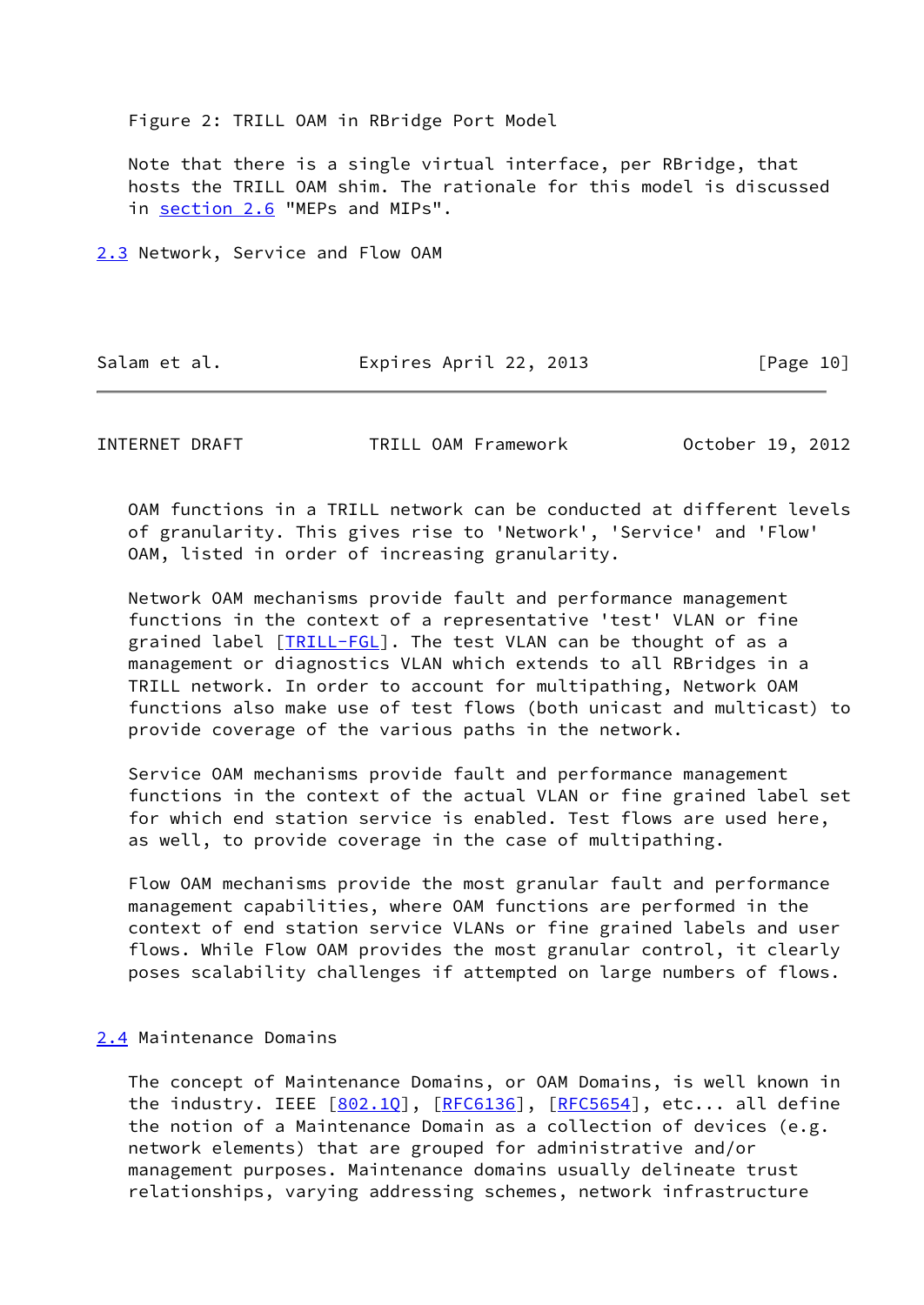capabilities, etc...

 When mapped to TRILL, a Maintenance Domain is defined as a collection of RBridges in a network for which faults in connectivity or performance are to be managed by a single operator. All RBridges in a given Maintenance Domain are, by definition, managed by a single entity (e.g. an enterprise or a data center operator, etc...). [\[RFC6325](https://datatracker.ietf.org/doc/pdf/rfc6325)] defines the operation of TRILL in a single IS-IS area, with the assumption that the network is managed by a single operator. In this context, a single (default) Maintenance Domain is sufficient for TRILL OAM.

 However, when considering scenarios where different TRILL networks need to be interconnected, for e.g. as discussed in [TRILLML], then the introduction of multiple Maintenance Domains and Maintenance Domain hierarchies becomes useful to map and contain administrative

| Salam et al. |  | Expires April 22, 2013 | [Page 11] |
|--------------|--|------------------------|-----------|
|--------------|--|------------------------|-----------|

<span id="page-12-1"></span>INTERNET DRAFT TRILL OAM Framework October 19, 2012

 boundaries. When considering multi-domain scenarios, the following rules must be followed: TRILL OAM domains MUST NOT overlap, but MUST either be disjoint or nest to form a hierarchy (i.e. a higher Maintenance Domain MAY completely engulf a lower Domain). A Maintenance Domain is typically identified by a Domain Name and a Maintenance Level (a numeric identifier). The larger the Domain, the higher the Level number.

| TRILL | TRILL<br>Site $1$ +----+Interconnect +----+<br>Site 2<br>  RB   Network   RB   TRILL<br>$(Level 1)$ +----+ $(Level 2)$ +----+<br>(Level 1) |
|-------|--------------------------------------------------------------------------------------------------------------------------------------------|
|       | +---------------+<br>+-------------------+<br>--------------------End-to-End Domain------------------>                                     |

Domain

Figure 3: TRILL OAM Maintenance Domains

<span id="page-12-0"></span>[2.5](#page-12-0) Maintenance Entity and Maintenance Entity Group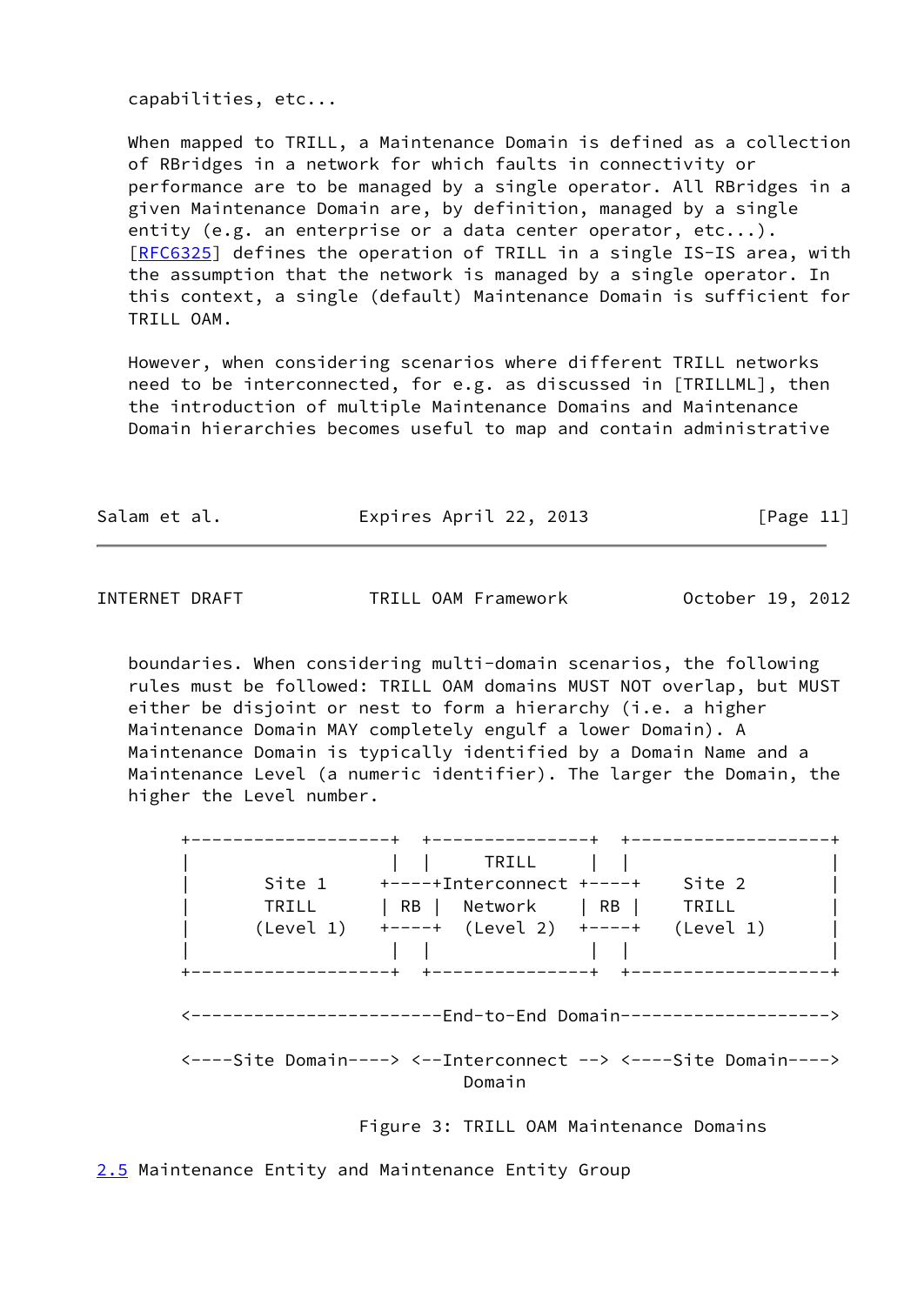TRILL OAM functions are performed in the context of logical endpoint pairs referred to as Maintenance Entities (ME). A Maintenance Entity defines a relationship between two points in a TRILL network where OAM functions (e.g. monitoring operations) are applied. The two points which define a Maintenance Entity are known as Maintenance End Points (MEPs) - see [section 2.6](#page-13-0) below. The set of Maintenance Entities that belong to the same Maintenance Domain are referred to as a Maintenance Entity Group (MEG). On the network path in between MEPs, there can be zero or more intermediate points, called Maintenance Intermediate Points (MIPs). MEPs and MIPs are associated with the MEG and can be part of more than one ME in a given MEG.

### <span id="page-13-0"></span>[2.6](#page-13-0) MEPs and MIPs

 OAM capabilities on RBridges can be defined in terms of logical groupings of functions that can be categorized into two functional objects: Maintenance End Points (MEPs) and Maintenance Intermediate Points (MIPs). The two are collectively referred to as Maintenance Points (MPs).

 MEPs are the active components of TRILL OAM: MEPs source TRILL OAM messages proactively or on-demand based on operator invocation. Furthermore, MEPs ensure that TRILL OAM messages do not leak outside

| Salam et al. | Expires April 22, 2013 | [Page 12] |
|--------------|------------------------|-----------|
|              |                        |           |

INTERNET DRAFT TRILL OAM Framework October 19, 2012

 a given Maintenance Domain, e.g. out of the TRILL network and into end stations. MIPs, on the other hand, are internal to a Maintenance Domain. They are the more passive components of TRILL OAM, primarily responsible for forwarding TRILL OAM messages and selectively responding to a subset of these messages.

 The following figure shows the MEP and MIP placement for the Maintenance Domains depicted in Figure 3 above.

| TRILL Site 1                                    | Interconnect | TRILL Site 2                                         |
|-------------------------------------------------|--------------|------------------------------------------------------|
|                                                 |              |                                                      |
|                                                 |              | +---+ +---+ +---+ +---+ +---+ +---+ +---+ +---+      |
|                                                 |              | RB1 -- RB2 -- RB3 -- RB4 -- RB5 -- RB6 -- RB7 -- RB8 |
| ----+ +---+ +---+ +---+ +---+ +---+ +---+ +---+ |              |                                                      |
|                                                 |              |                                                      |
|                                                 |              |                                                      |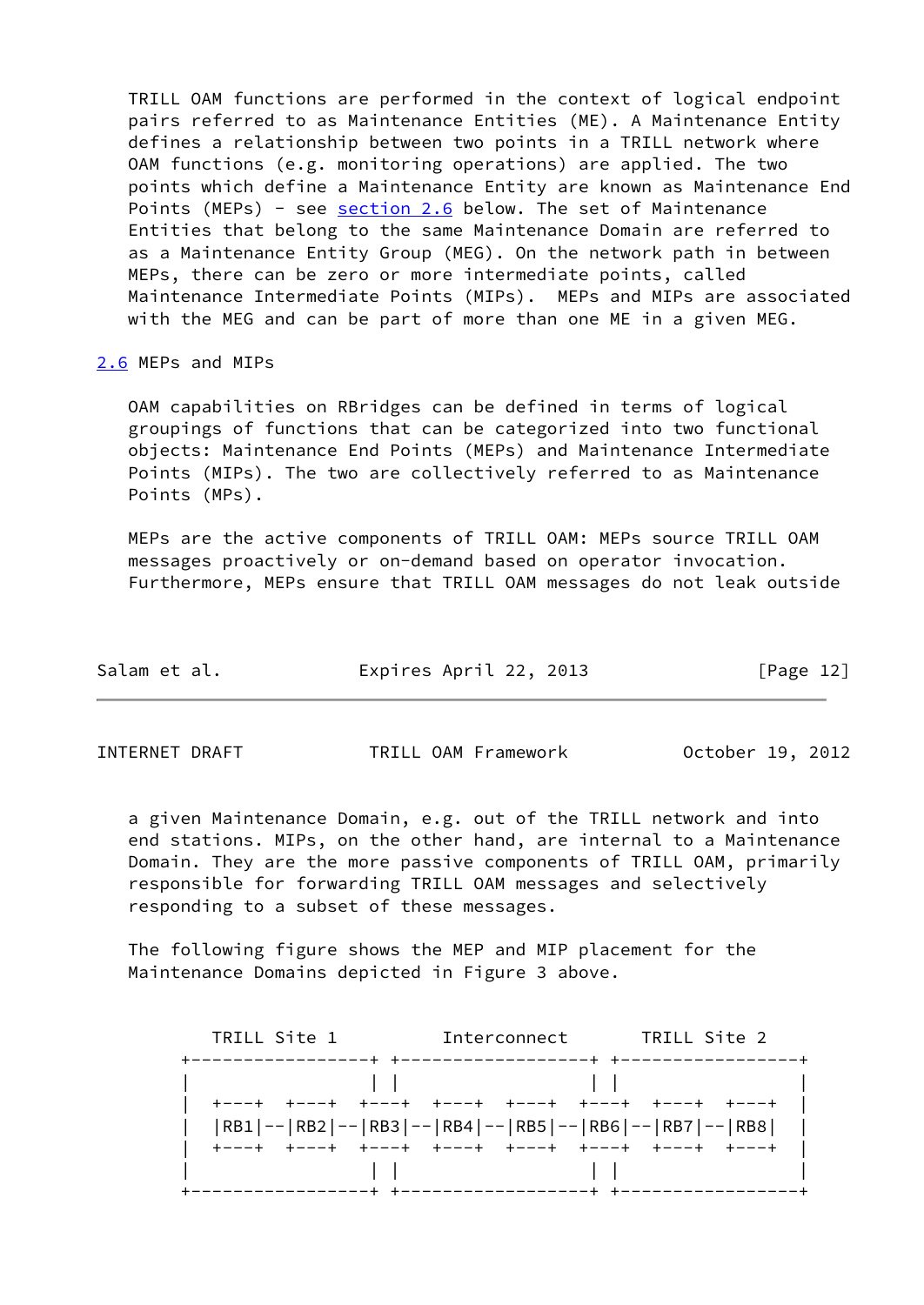

Legend E: MEP I: MIP

Figure 4: MEPs and MIPs

 It is worth noting that a single RBridge may host multiple MEPs of different technologies, e.g. TRILL OAM MEP(s) and [[802.1Q](#page-5-4)] MEP(s). This does not mean that the protocol operation is necessarily consolidated into a single functional entity on those ports. The protocol functions for each MEP remain independent and reside in different shims in the RBridge Port model of Figure 2: the TRILL OAM MEP resides in the "TRILL OAM Processing" block whereas a CFM MEP resides in the "802.1Q Port VLAN Processing" block.

The model of [Section 2.2](#page-9-0) implies that a single MEP and/or MIP per MEG can be instantiated per RBridge. This simplifies implementations and enables TRILL OAM to perform management functions on sections, as specified in [\[TRILL-OAM-REQ\]](#page-5-3), while maintaining the simplicity of a single TRILL OAM Maintenance Domain. We do not distinguish between Up MPs and Down MPs (as defined in  $[802.10]$ ) in this framework. Given that the MPs always reside on a special virtual port with no PHY layer, MP directionality is irrelevant.

| Salam et al. | Expires April 22, 2013 | [Page 13] |
|--------------|------------------------|-----------|
|              |                        |           |

<span id="page-14-1"></span>INTERNET DRAFT TRILL OAM Framework October 19, 2012

<span id="page-14-0"></span>[2.7](#page-14-0) Maintenance Point Addressing

 TRILL OAM functions must provide the capability to address a specific Maintenance Point or a set of one or more Maintenance Points in a MEG. To that end, RBridges need to recognize two sets of addresses:

- Individual MP addresses

- Group MP Addresses

TRILL OAM will support the Shared MP address model, where all MPs on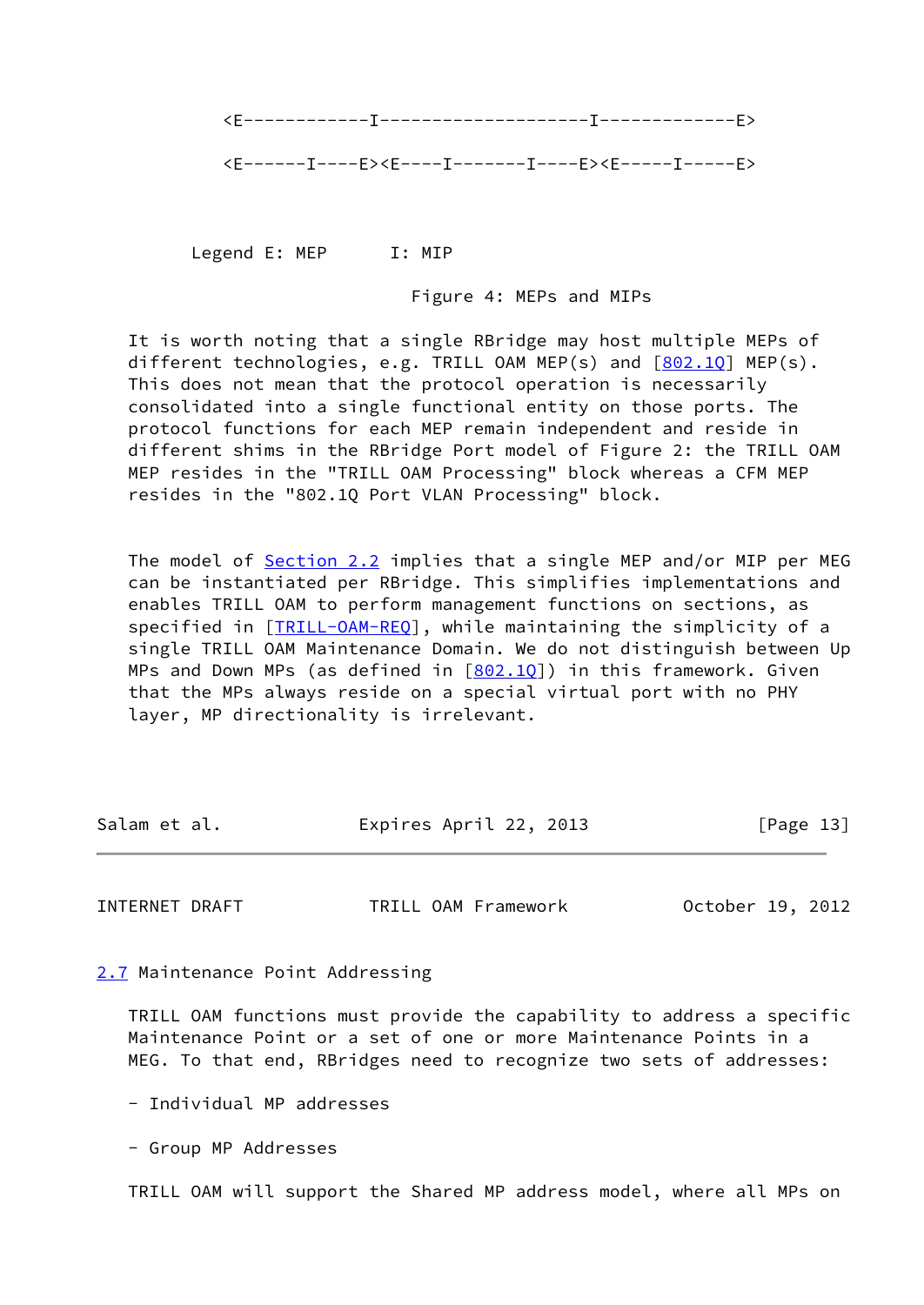an RBridge share the same Individual MP address. In other words, TRILL OAM messages can be addressed to a specific RBridge but not to a specific port on an RBridge.

 One cannot discern, from observing the external behavior of an RBridge, whether TRILL OAM messages are actually delivered to a certain MP or another entity within the RBridge. The Shared MP address model takes advantage of this fact by allowing MPs in different RBridge ports to share the same Individual MP address. The MPs may still be implemented as residing on different RBridge ports and for the most part, they have distinct identities.

 The Group MP addresses enable the OAM mechanism to reach all the MPs in a given MEG. Certain OAM functions, e.g. pruned tree verification, require addressing a subset of the MPs in a MEG. Group MP addresses are not defined for such subsets. Rather, the OAM function in question must use the Group MP addresses combined with an indication of the scope of the MP subset encoded in the OAM Message Channel. This prevents the unwieldy response to Group MP addresses.

- <span id="page-15-0"></span>[3](#page-15-0). OAM Frame Format
- <span id="page-15-1"></span>[3.1](#page-15-1) Motivation

 In order for TRILL OAM messages to accurately test the data-path, these messages must be transparent to transit RBridges. That is, a TRILL OAM message must be indistinguishable from a TRILL data frame through normal transit RBridge processing. Only the target RBridge, which needs to process the message, should identify and trap the packet as a control message through normal processing. Additionally methods must be provided to prevent OAM packets from being transmitted out as native frames.

 The TRILL OAM frame format proposed below provides the necessary flexibility to exercise the data path as closely as possible to actual data packets.

| Expires April 22, 2013              | [Page $14$ ]              |
|-------------------------------------|---------------------------|
| TRILL OAM Framework                 | October 19, 2012          |
| +-+-+-+-+-+-+-+-+-+-+-+-+-+-+-+-+-+ |                           |
|                                     | Link Header<br>. Variable |

| |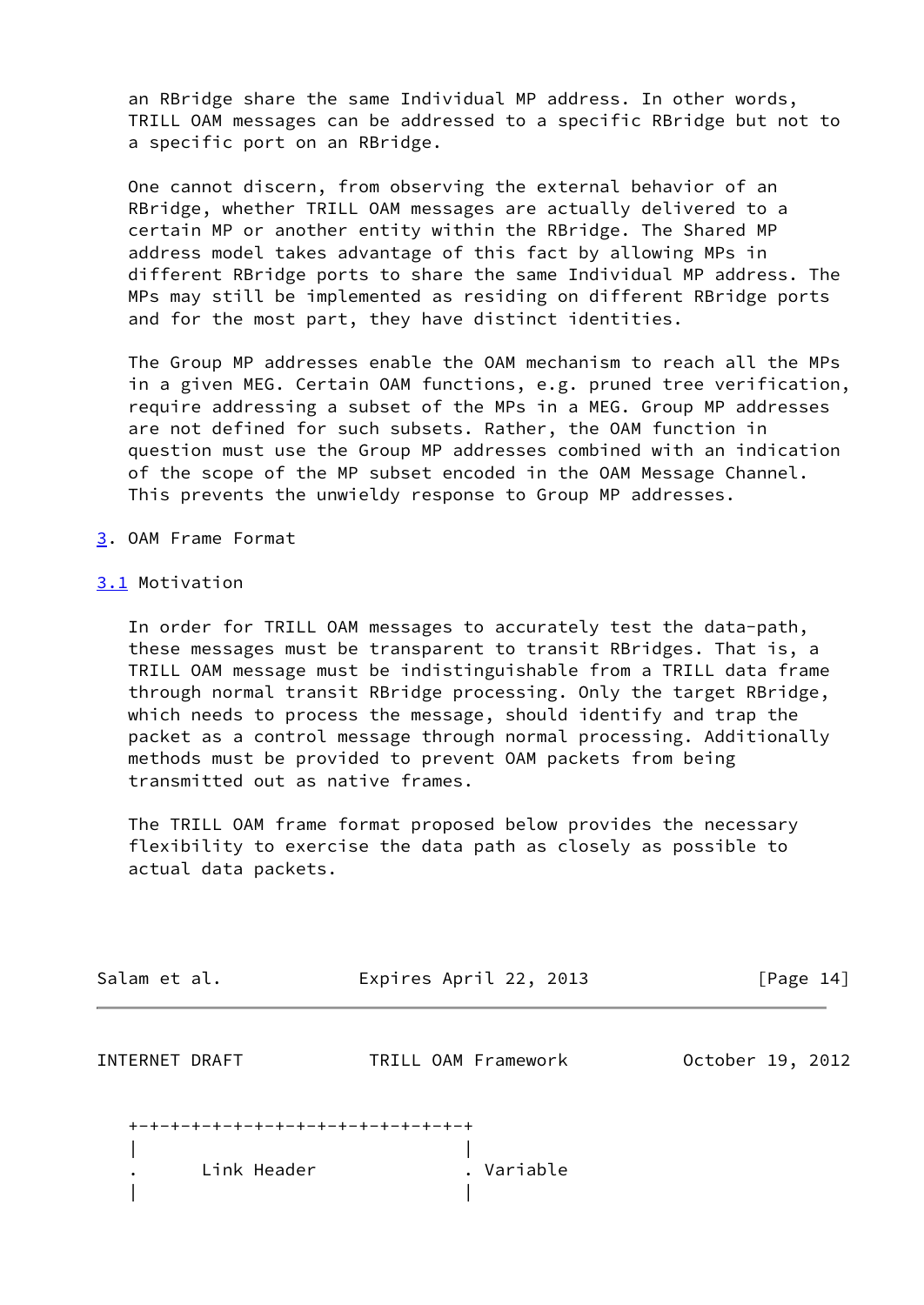+-+-+-+-+-+-+-+-+-+-+-+-+-+-+-+-+ | | + TRILL Header + 8 bytes | | +-+-+-+-+-+-+-+-+-+-+-+-+-+-+-+-+ | | . Flow Entropy . Fixed Size . . | | +-+-+-+-+-+-+-+-+-+-+-+-+-+-+-+-+ | OAM EtherType | 2 bytes +-+-+-+-+-+-+-+-+-+-+-+-+-+-+-+-+ | | . OAM Message Channel . Variable . . | | +-+-+-+-+-+-+-+-+-+-+-+-+-+-+-+-+ | | . Link Trailer . Variable | | +-+-+-+-+-+-+-+-+-+-+-+-+-+-+-+-+

Figure 5: OAM Frame Format

The TRILL Header is as specified in [\[RFC6325](https://datatracker.ietf.org/doc/pdf/rfc6325)] and the Link Header and Trailer are as specified for the link technology. (Link types standardized so far are [\[RFC6325](https://datatracker.ietf.org/doc/pdf/rfc6325)] for Ethernet and [[RFC6361\]](https://datatracker.ietf.org/doc/pdf/rfc6361) for PPP). These fields need to be as similar as practical to the Link Header/Trailer and TRILL Header of the normal TRILL data frame corresponding to the traffic that OAM is testing.

 The OAM EtherType demarcates the boundary between the Flow Entropy and the OAM Message Channel. The OAM EtherType is expected at a deterministic offset from the TRILL Header, thereby allowing applications to clearly identify the beginning of the OAM Message Channel. Additionally, it facilitates the use of the same OAM frame structure by different Ethernet technologies.

 The Link Trailer is usually a checksum, such as the Ethernet Frame Check Sequence, which is examined at a low level very early in the frame input process and automatically generated as part of the low level frame output process. If the checksum fails, the frame is

| Expires April 22, 2013<br>Salam et al. | [Page 15] |
|----------------------------------------|-----------|
|----------------------------------------|-----------|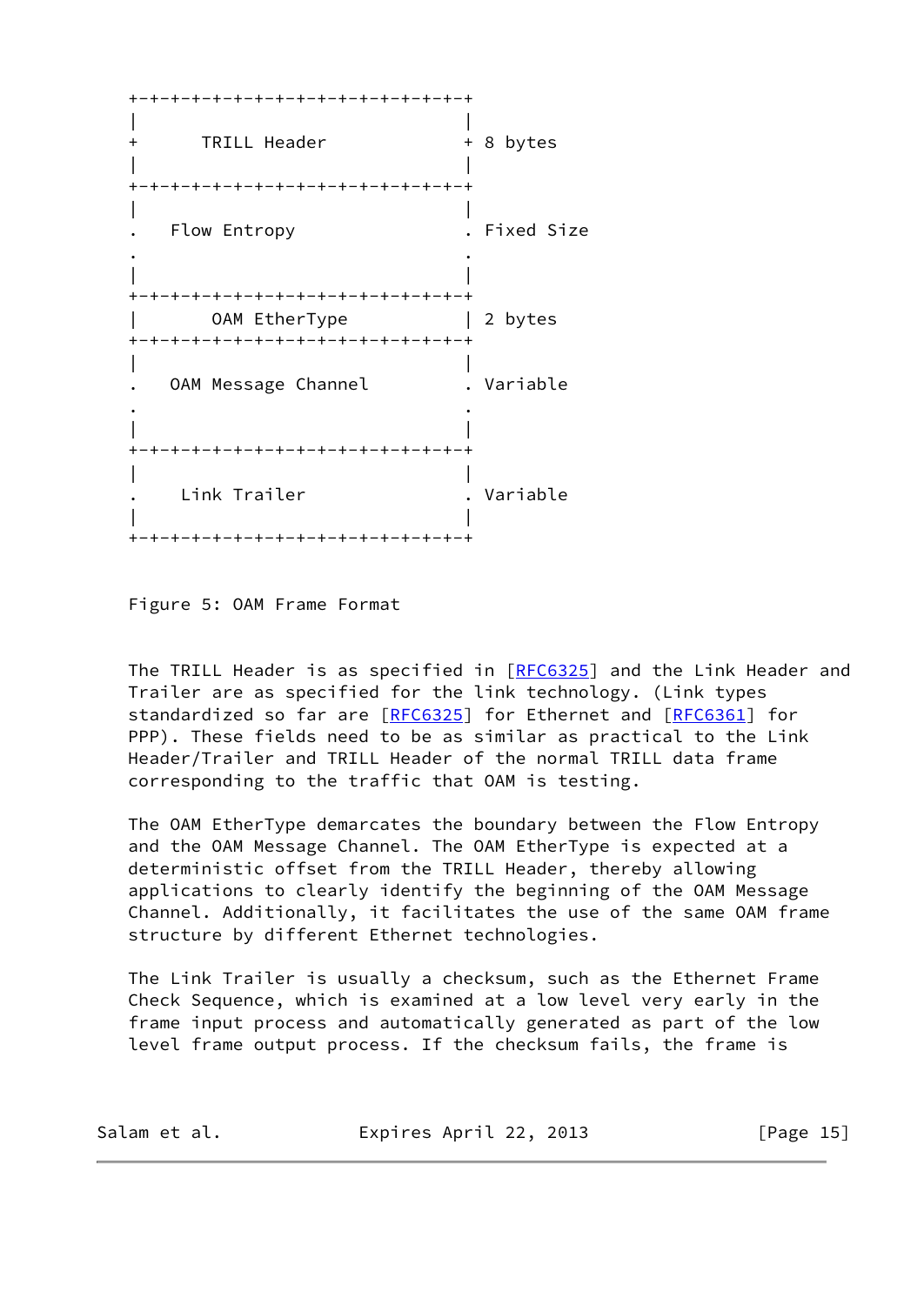<span id="page-17-1"></span>normally discarded with no higher level processing.

<span id="page-17-0"></span>[3.2](#page-17-0) Determination of Flow Entropy

 The Flow Entropy is a fixed length field that is populated with either real packet data or synthetic data that mimics the intended flow.

 For a Layer 2 flow (i.e. non-IP) the Flow Entropy must specify the Ethernet header, including the MAC destination and source addresses as well as a VLAN tag or fine grain label.

 For a Layer 3 flow, the Flow Entropy must specify the Ethernet header, the IP header and UDP or TCP header fields.

 Not all fields in the Flow Entropy field need to be identical to the data flow that the OAM message is mimicking. The only requirement is for the selected flow entropy to follow the same path as the data flow that it is mimicking. In other words, the selected flow entropy must result in the same ECMP selection or multicast pruning behavior or other applicable forwarding paradigm.

 When performing diagnostics on user flows, the OAM mechanisms must allow the network operator to configure the flow entropy parameters (e.g. Layer 2 and/or 3) on the RBridge from which the diagnostic operations are to be triggered.

 When running OAM functions over Test Flows, the TRILL OAM should provide a mechanism for discovering the flow entropy parameters by querying the RBridges dynamically.

<span id="page-17-2"></span>[3.2.1](#page-17-2) Address Learning and Flow Entropy

 Edge TRILL switches, like traditional 802.1 bridges, are required to learn MAC address associations. Learning is accomplished either by snooping data packets or through other methods. The flow entropy field of TRILL OAM messages mimics real packets and may impact the address learning process of the TRILL data plane. TRILL OAM is required to provide methods to prevent any learning of addresses from the flow entropy field of OAM messages that would interfere with normal TRILL operation. This can be done, for e.g., by suppressing/preventing MAC address learning from OAM messages.

<span id="page-17-3"></span>[3.3](#page-17-3) OAM Message Channel

 The OAM Message Channel provides methods to communicate OAM specific details between RBridges. [802.10] CFM and [[RFC4379\]](https://datatracker.ietf.org/doc/pdf/rfc4379) have implemented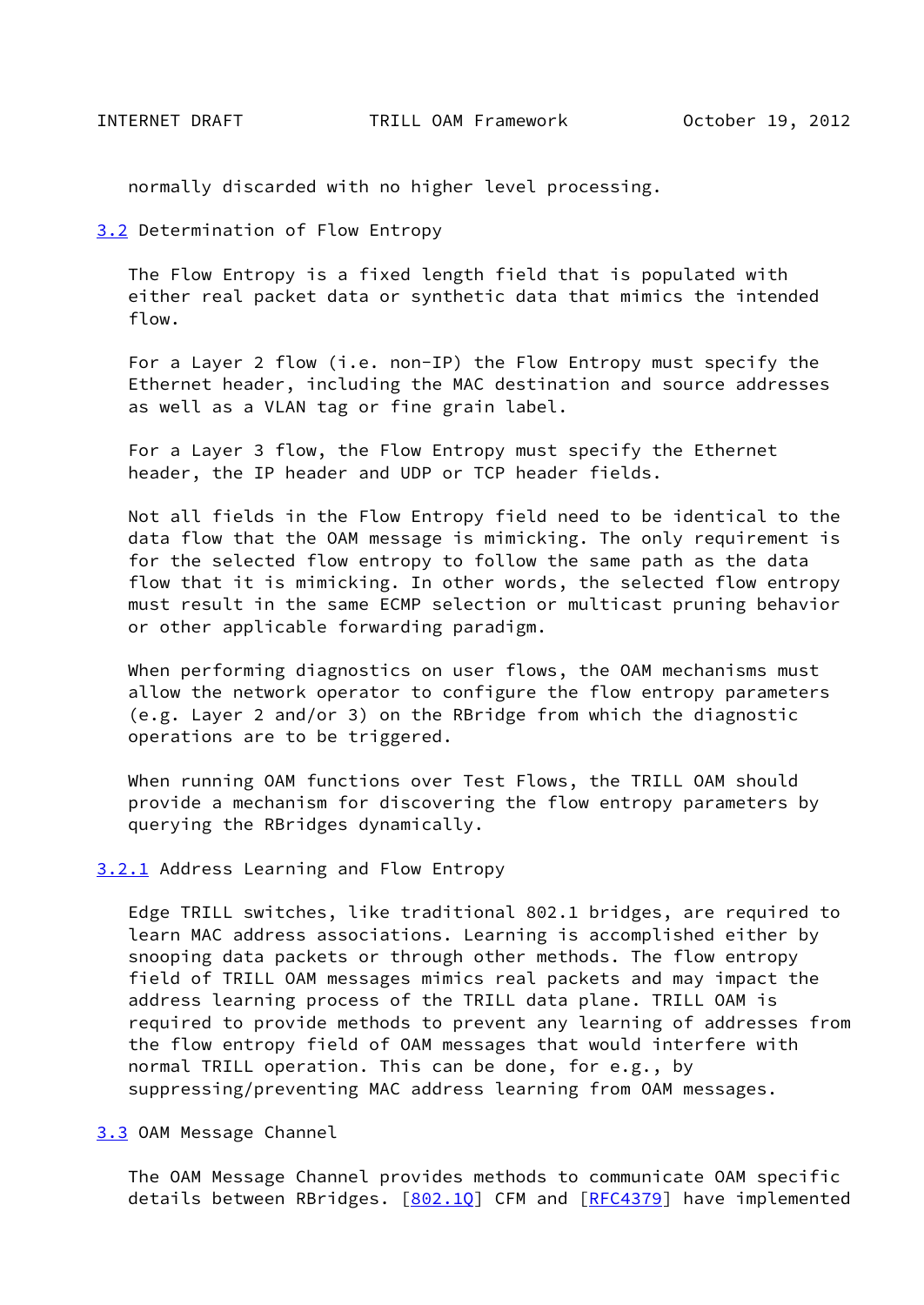OAM message channels. It is desirable to select an appropriate

Salam et al. Expires April 22, 2013 [Page 16]

<span id="page-18-1"></span>INTERNET DRAFT TRILL OAM Framework October 19, 2012

 technology and re-use it, instead of redesigning yet another OAM channel. TRILL is a transport layer that carries Ethernet frames, so the TRILL OAM model specified earlier is based on the [[802.1Q](#page-5-4)] CFM model. The use of  $[802.10]$  CFM encoding format for the OAM Message channel is one possible choice. [\[TRILL-OAM](#page-25-3)] presents a proposal on the use of  $[802.10]$  CFM payload as the OAM message channel.

<span id="page-18-0"></span>[3.4](#page-18-0) Identification of OAM Messages

 RBridges must be able to identify OAM messages that are destined to them, either individually or as a group, so as to properly process those messages.

 It may be possible to use a combination of one of the unused fields or bits in the TRILL Header and the OAM EtherType to identify TRILL OAM messages.

 [RFC6325] does not specify any method of identifying OAM messages. Hence, for backwards compatibility reasons, TRILL OAM solutions must provide methods to identify OAM messages through the use of well known patterns in the Flow Entropy field; for e.g., by using a reserved MAC address as the inner MAC SA.

<span id="page-18-2"></span>[4](#page-18-2). Fault Management

[Section 4.1](#page-18-3) below discusses proactive fault management and [Section](#page-20-1) [4.2](#page-20-1) discusses on-demand fault management.

<span id="page-18-3"></span>[4.1](#page-18-3) Proactive Fault Management Functions

 Proactive fault management functions are configured by the network operator to run periodically without a time bound, or are configured to trigger certain actions upon the occurrence of specific events.

<span id="page-18-4"></span>[4.1.1](#page-18-4) Fault Detection (Continuity Check)

 Proactive fault detection is performed by periodically monitoring the reachability between service endpoints, i.e. MEPs in a given MEG, through the exchange of Continuity Check messages. The reachability between any two arbitrary MEP may be monitored for a specified path,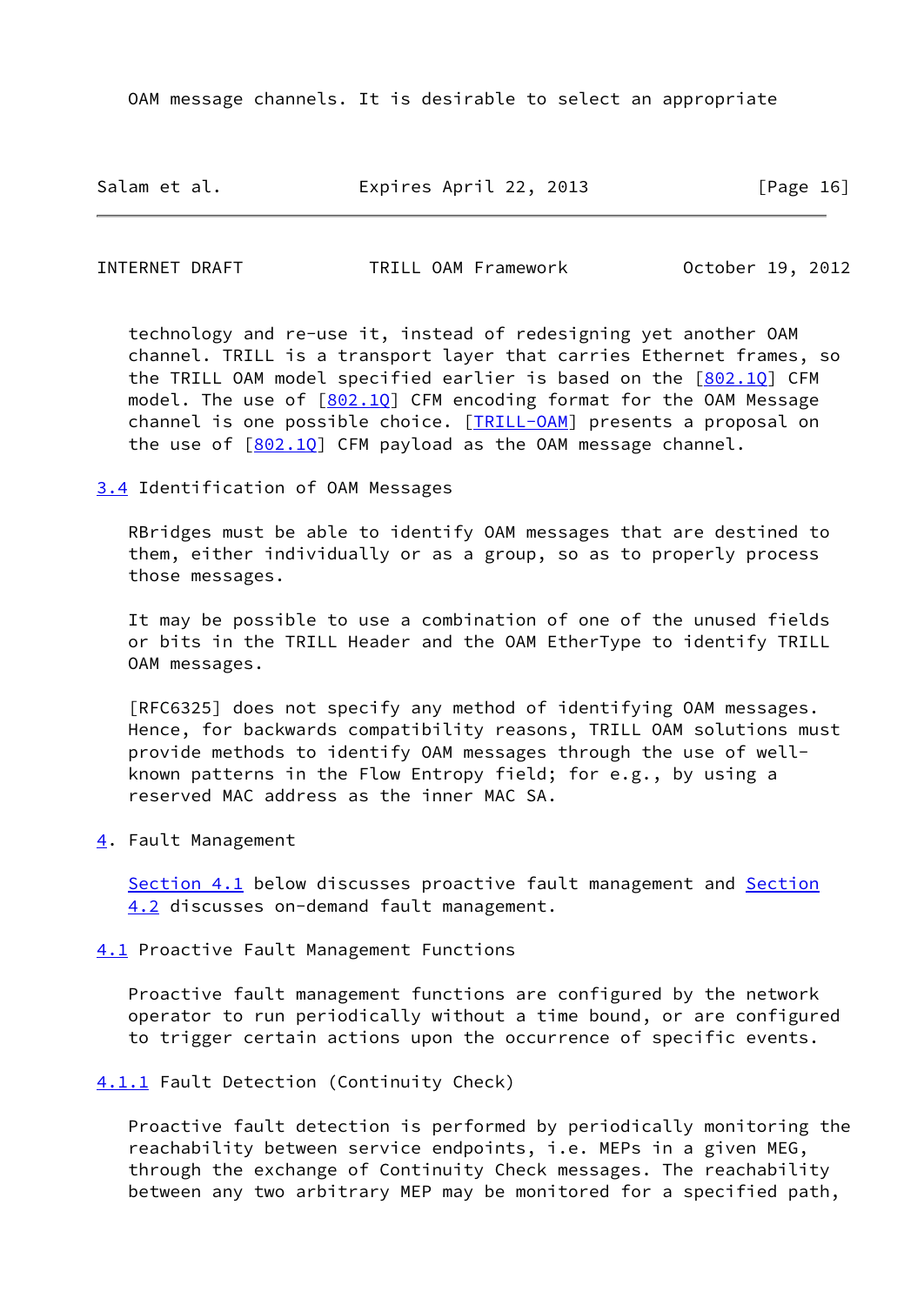all paths or any representative path. The fact that TRILL networks do not enforce congruency between unicast and multicast paths means that the proactive fault detection mechanism must provide procedures to monitor the unicast paths independently of the multicast paths. Furthermore, where the network has ECMP, the proactive fault detection mechanism must be capable of exercising the equal-cost paths individually.

| Salam et al. | Expires April 22, 2013 | [Page 17] |
|--------------|------------------------|-----------|
|              |                        |           |

<span id="page-19-1"></span>INTERNET DRAFT TRILL OAM Framework October 19, 2012

 The set of MEPs exchanging Continuity Check messages in a given domain and for a specific monitored entity (flow, network or service) must use the same transmission period. As long as the fault detection mechanism involves MEPs transmitting periodic heartbeat messages independently, then this OAM procedure is not affected by the lack of forward/reverse path symmetry in TRILL.

 The proactive fault detection function must detect the following types of defects:

- Loss of continuity (LoC) to one or more remote MEPs
- Unexpected connectivity between isolated VLANs (mismerge)
- Unexpected connectivity to one or more remote MEPs
- Period mis-configuration

<span id="page-19-0"></span>[4.1.2](#page-19-0) Defect Indication

 TRILL OAM MUST support event-driven defect indication upon the detection of a connectivity defect. Defect indications can be categorized into two types:

<span id="page-19-2"></span>[4.1.2.1](#page-19-2) Forward Defect Indication

 This is used to signal a failure that is detected by a lower layer OAM mechanism. Forward Defect indication is transmitted away from the direction of the failure. For e.g., consider a simple network comprising of four RBridges connected in tandem: RB1, RB2, RB3 and RB4. Both RB1 and RB4 are hosting TRILL OAM MEPs, whereas RB2 and RB3 have MIPs. If the link between RB2 and RB3 fails, then RB2 can send a forward defect indication towards RB1 while RB3 sends a forward defect indication towards RB4.

Forward defect indication may be used for alarm suppression and/or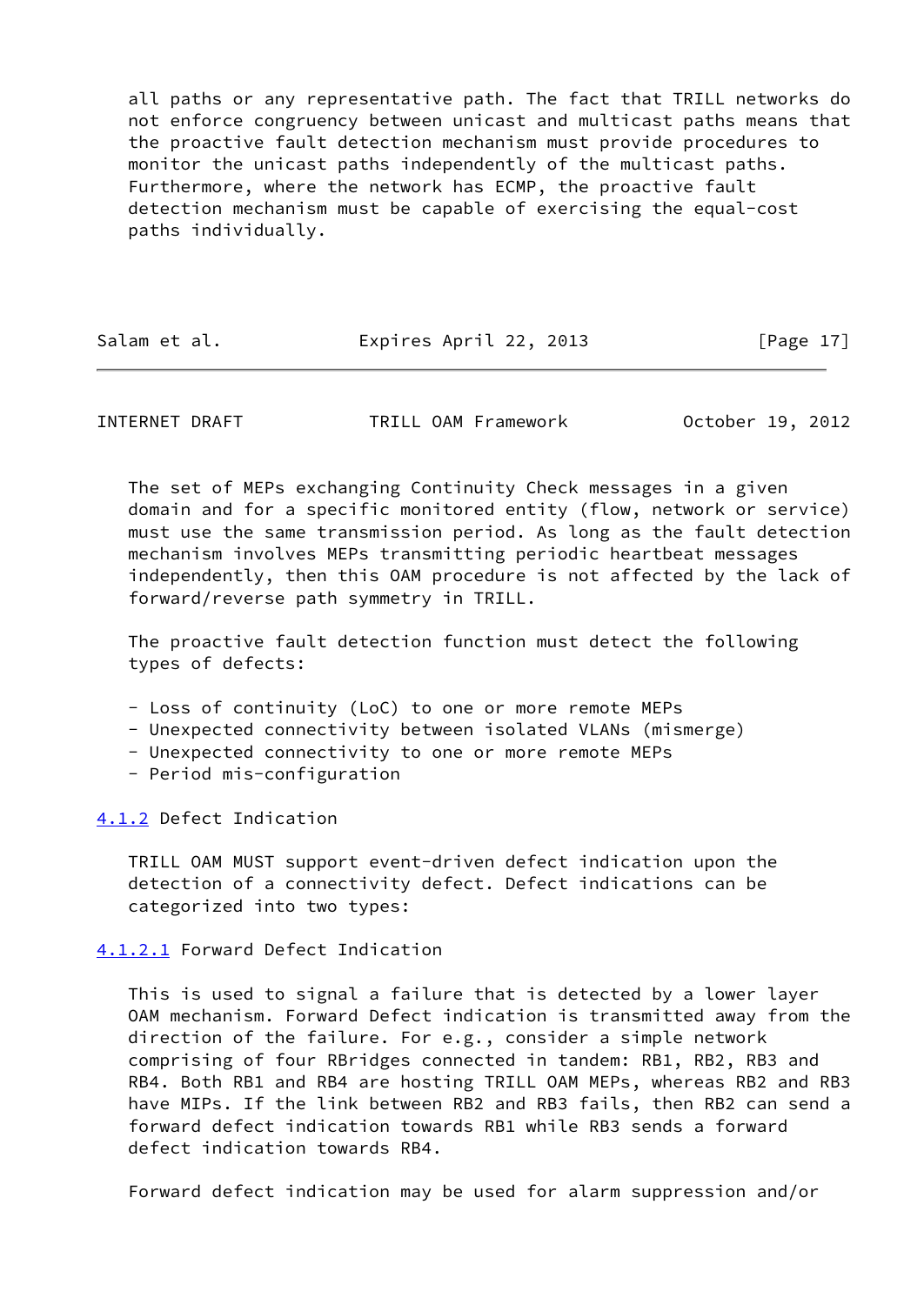for purpose of inter-working with other layer OAM protocols. Alarm suppression is useful when a transport/network level fault translates to multiple service or flow level faults. In such a scenario, it is enough to alert a network management station (NMS) of the single transport/network level fault in lieu of flooding that NMS with a multitude of Service or Flow granularity alarms.

<span id="page-20-0"></span>[4.1.2.2](#page-20-0) Reverse Defect Indication (RDI)

 RDI is used to signal that the advertising MEP has detected a loss of continuity (LoC) defect. RDI is transmitted in the direction of the failure. For e.g., consider the same tandem network of the previous section. If RB1 detects that is has lost connectivity to RB4 because it is no longer receiving Continuity Check messages from the MEP on RB4, then RB1 can transmit an RDI towards RB4 to inform the latter of

| Expires April 22, 2013<br>Salam et al. |  |  |  | [Page 18] |
|----------------------------------------|--|--|--|-----------|
|----------------------------------------|--|--|--|-----------|

<span id="page-20-2"></span>INTERNET DRAFT TRILL OAM Framework October 19, 2012

 the failure. If the failure is unidirectional (i.e. it is affecting the direction from RB4 to RB1), then the RDI enables RB4 to become aware of the unidirectional connectivity anomaly.

 RDI allows single-sided management, where the network operator can examine the state of a single MEP and deduce the overall health of a monitored entity (network, flow or service).

<span id="page-20-1"></span>[4.2](#page-20-1) On-Demand Fault Management Functions

 On-demand fault management functions are initiated manually by the network operator and continue for a time bound period. These functions enable the operator to run diagnostics to investigate a defect condition.

<span id="page-20-3"></span>[4.2.1](#page-20-3) Connectivity Verification

As specified in [\[TRILL-OAM-REQ](#page-5-3)], TRILL OAM must support on-demand connectivity verification for unicast and multicast. The connectivity verification mechanism must provide a means for specifying and carrying in the messages:

 - variable length payload/padding to test MTU related connectivity problems.

- test traffic patterns as defined in [[RFC2544](https://datatracker.ietf.org/doc/pdf/rfc2544)].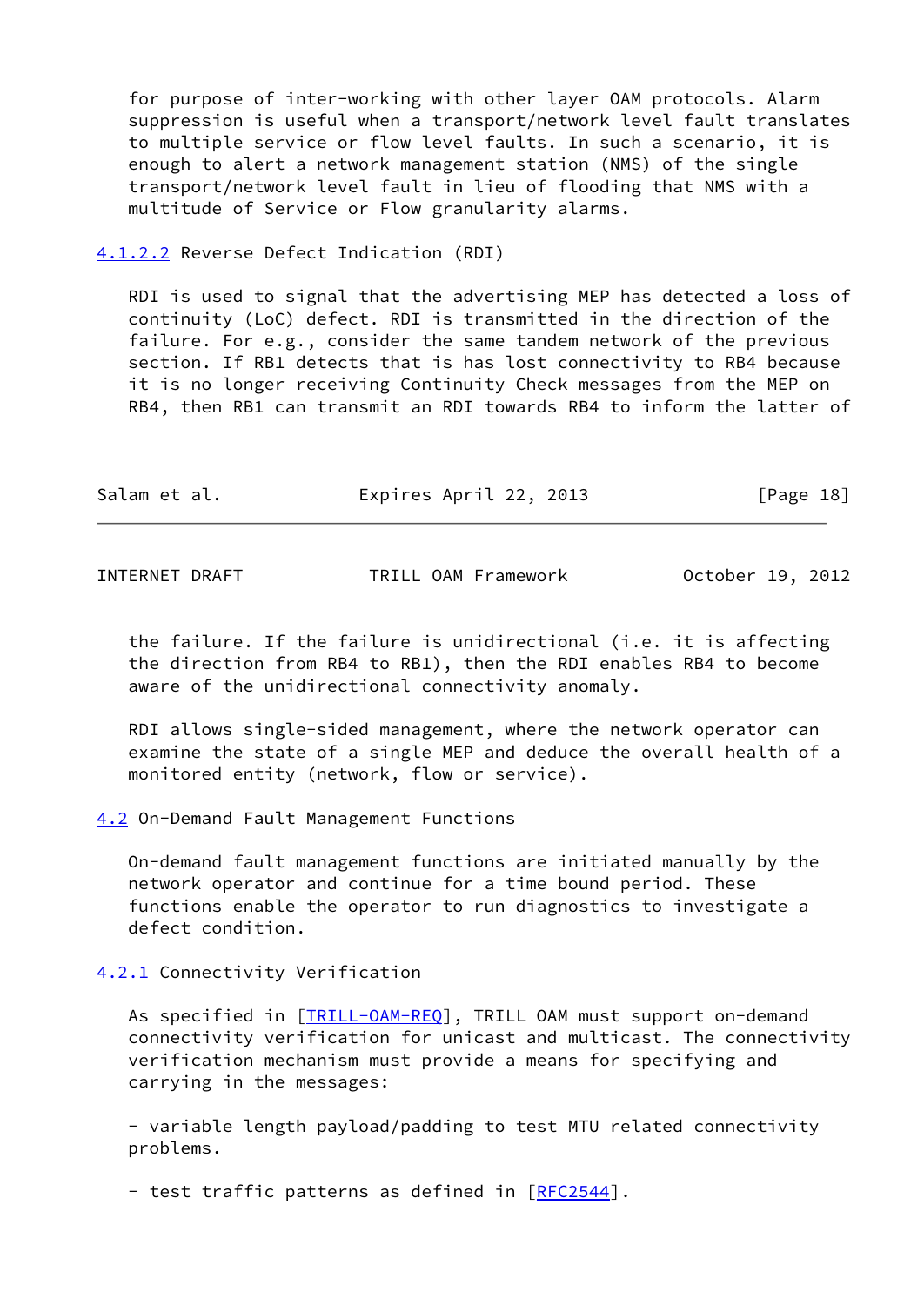#### <span id="page-21-0"></span>[4.2.1.1](#page-21-0) Unicast

 Unicast connectivity verification operation must be initiated from a MEP and may target either a MIP or another MEP. For unicast, connectivity verification can be performed at either Network or Flow granularity.

 Connectivity verification at the Network granularity tests connectivity between a MEP on a source RBridge and a MIP or MEP on a target RBridge over a representative test VLAN and for a test flow. The operator must supply the source and target RBridges for the operation, and the test VLAN/flow information uses pre-set values or defaults.

 Connectivity verification at the Flow granularity tests connectivity between a MEP on a source RBridge and a MIP or MEP on a target RBridge over an operator specified VLAN or fine grain label with operator specified flow parameters.

 The above functions must be supported on sections, as defined in [\[TRILL-OAM-REQ](#page-5-3)]. When connectivity verification is triggered over a

| Expires April 22, 2013<br>[Page 19]<br>Salam et al. |  |
|-----------------------------------------------------|--|
|-----------------------------------------------------|--|

<span id="page-21-2"></span>INTERNET DRAFT TRILL OAM Framework October 19, 2012

 section, and the initiating MEP does not coincide with the edge (ingress) RBridge, the MEP must use the edge RBridge nickname instead of the local RBridge nickname on the associated connectivity verification messages. The operator must supply the edge RBridge nickname as part of the operation parameters.

# <span id="page-21-1"></span>[4.2.1.2](#page-21-1) Multicast

 For multicast, the connectivity verification function tests all branches and leaf nodes of a multidestination distribution tree for reachability. This function should include mechanisms to prevent reply storms from overwhelming the initiating RBridge. This may be done, for e.g., by staggering the replies. To further prevent reply storms, connectivity verification operation is initiated from a MEP and must target MEPs only. MIPs are transparent to multicast connectivity verification.

Per [IRILL-OAM-REQ], multicast connectivity verification must provide the following granularity of operation: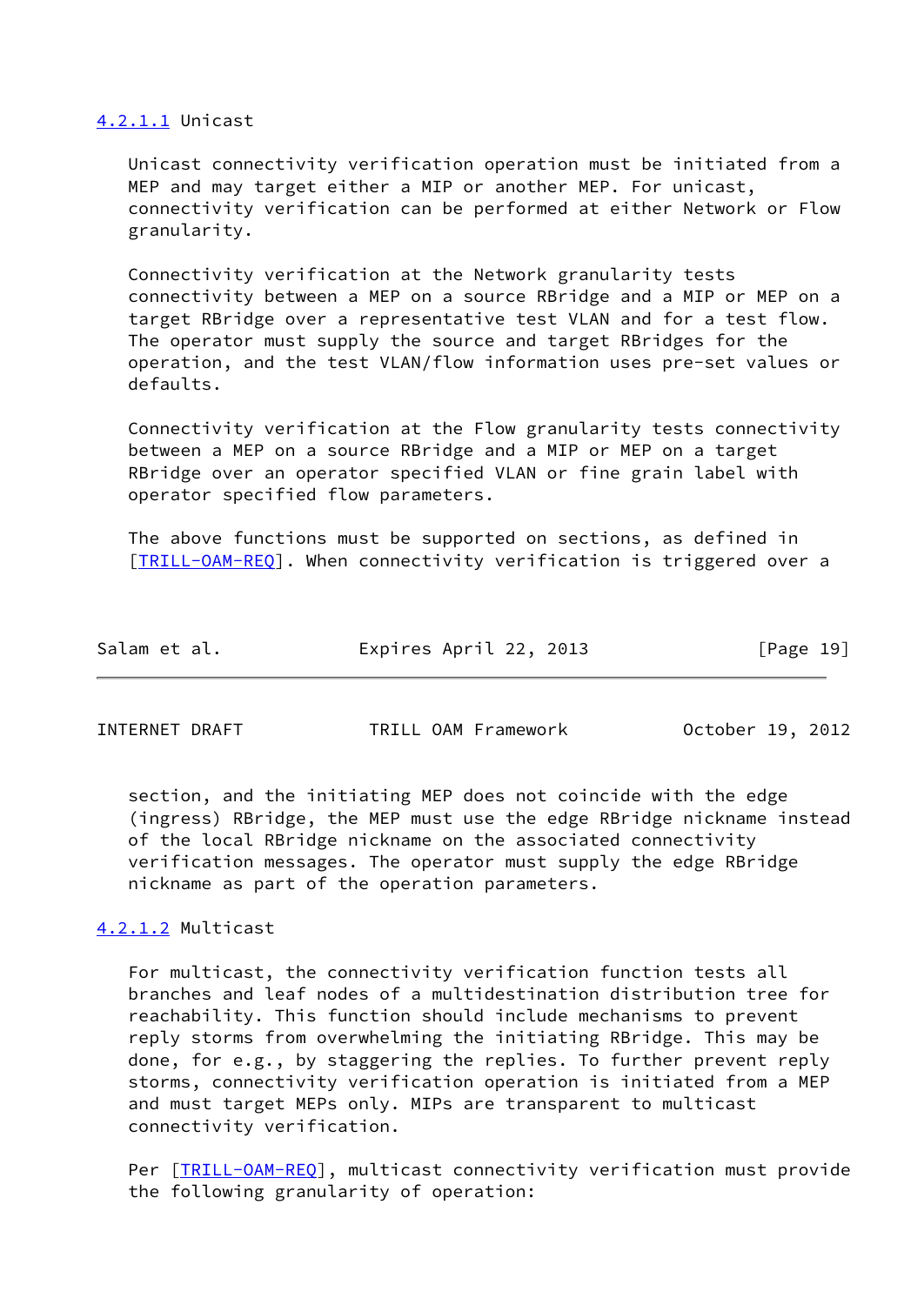A. Un-pruned Tree

 - Connectivity verification for un-pruned multidestination distribution tree. The operator in this case supplies the tree identifier (root RBridge nickname) and campus wide diagnostic VLAN.

B. Pruned Tree

 - Connectivity verification for a VLAN or fine-grain label in a given multidestination distribution tree. The operator in this case supplies the tree identifier and VLAN or fine grain label.

 - Connectivity verification for an IP multicast group in a given multidestination distribution tree. The operator in this case supplies: the tree identifier, VLAN or fine grain label and IP (S,G) or (\*,G).

### <span id="page-22-0"></span>[4.2.2](#page-22-0) Fault Isolation

 TRILL OAM must support an on-demand connectivity fault localization function. This is the capability to trace the path of a Flow on a hop-by-hop (i.e. RBridge by RBridge) basis to isolate failures. This involves the capability to narrow down the locality of a fault to a particular port, link or node. The characteristic of forward/reverse path asymmetry, in TRILL, renders fault isolation into a direction sensitive operation. That is, given two RBridges A and B, localization of connectivity faults between them requires running fault isolation procedures from RBridge A to RBridge B as well as

| Salam et al. | Expires April 22, 2013 | [Page 20] |
|--------------|------------------------|-----------|
|              |                        |           |

<span id="page-22-2"></span>INTERNET DRAFT TRILL OAM Framework October 19, 2012

 from RBridge B to RBridge A. Generally speaking, single-sided fault isolation is not possible in TRILL OAM.

<span id="page-22-1"></span>[5](#page-22-1). Performance Management

 Performance Management functions can be performed both proactively and on-demand. Proactive management involves a scheduling function, where the performance management probes can be triggered on a recurring basis. Since the basic performance management functions involved are the same, we make no distinction between proactive and on-demand functions in this section.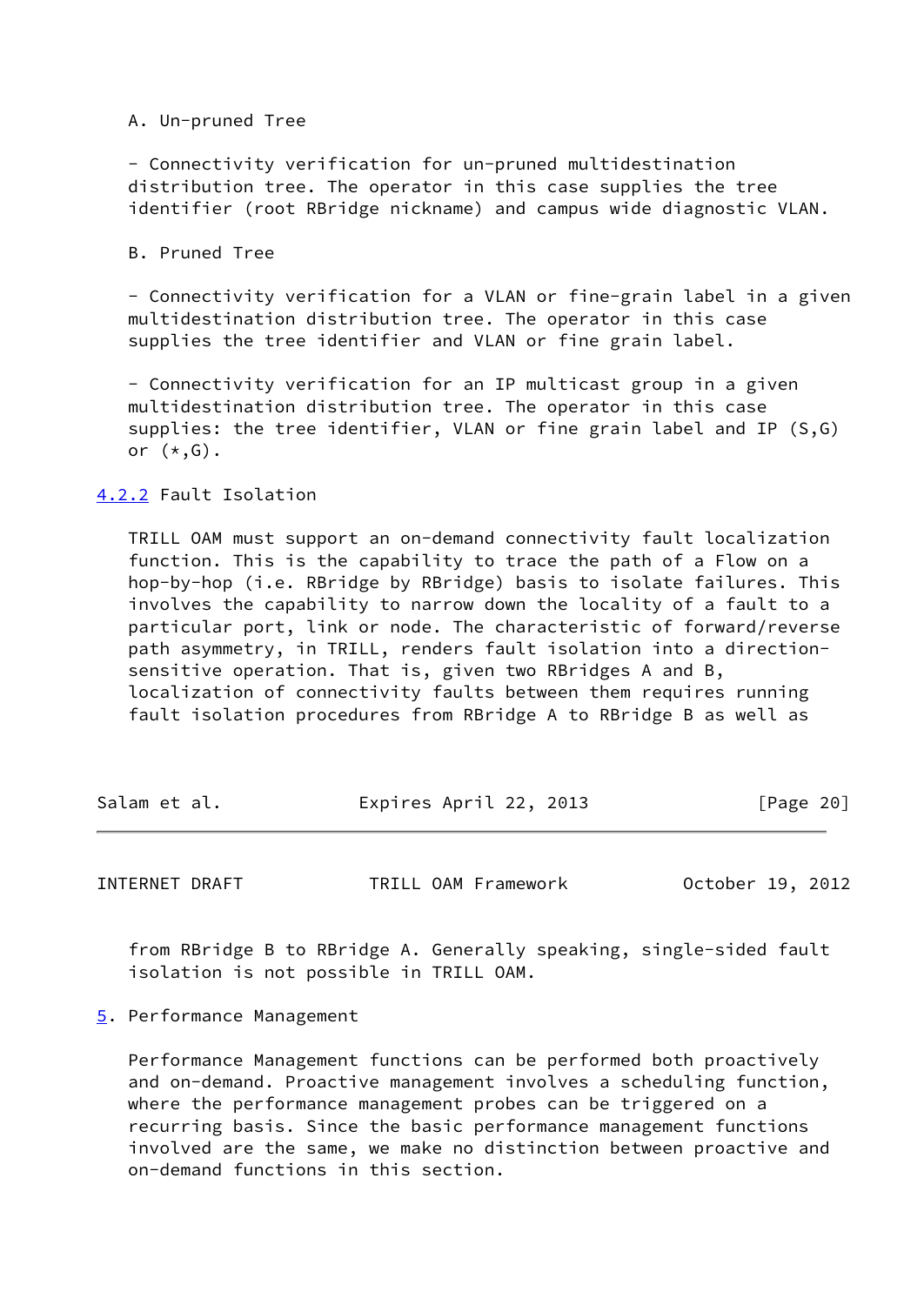## <span id="page-23-0"></span>[5.1](#page-23-0) Packet Loss

 Given that TRILL provides inherent support for multipoint-to multipoint connectivity, then packet loss cannot be accurately measured by means of counting user data packets. This is because user packets can be delivered to more RBridges or more ports than are necessary (e.g. due to broadcast, un-pruned multicast or unknown unicast flooding). As such, a statistical means of approximating packet loss rate is required. This can be achieved by sending "synthetic" (i.e. TRILL OAM) packets that are counted only by those ports (MEPs) that are required to receive them. This provides a statistical approximation of the number of data frames lost, even with multipoint-to-multipoint connectivity.

 Packet loss probes must be initiated from a MEP and must target a MEP. This function must be supported on sections, as defined in [\[TRILL-OAM-REQ](#page-5-3)]. When packet loss is measured over a section, and the initiating MEP does not coincide with the edge (ingress) RBridge, the MEP must use the edge RBridge nickname instead of the local RBridge nickname on the associated loss measurement messages. The user must supply the edge RBridge nickname as part of the operation parameters.

## <span id="page-23-1"></span>[5.2](#page-23-1) Packet Delay

 Packet delay is measured by inserting time-stamps in TRILL OAM packets. In order to ensure high accuracy of measurement, TRILL OAM must specify the time-stamp location at fixed offsets within the OAM packet in order to facilitate hardware-based time-stamping. Hardware implementations must implement the time-stamping function as close to the wire as practical in order to maintain high accuracy.

| Salam et al. | Expires April 22, 2013 | [Page 21] |
|--------------|------------------------|-----------|
|              |                        |           |

<span id="page-23-3"></span>INTERNET DRAFT TRILL OAM Framework October 19, 2012

<span id="page-23-2"></span>[6](#page-23-2). Security Considerations

TRILL OAM must provide mechanisms for:

Preventing denial of service attacks caused by exploitation of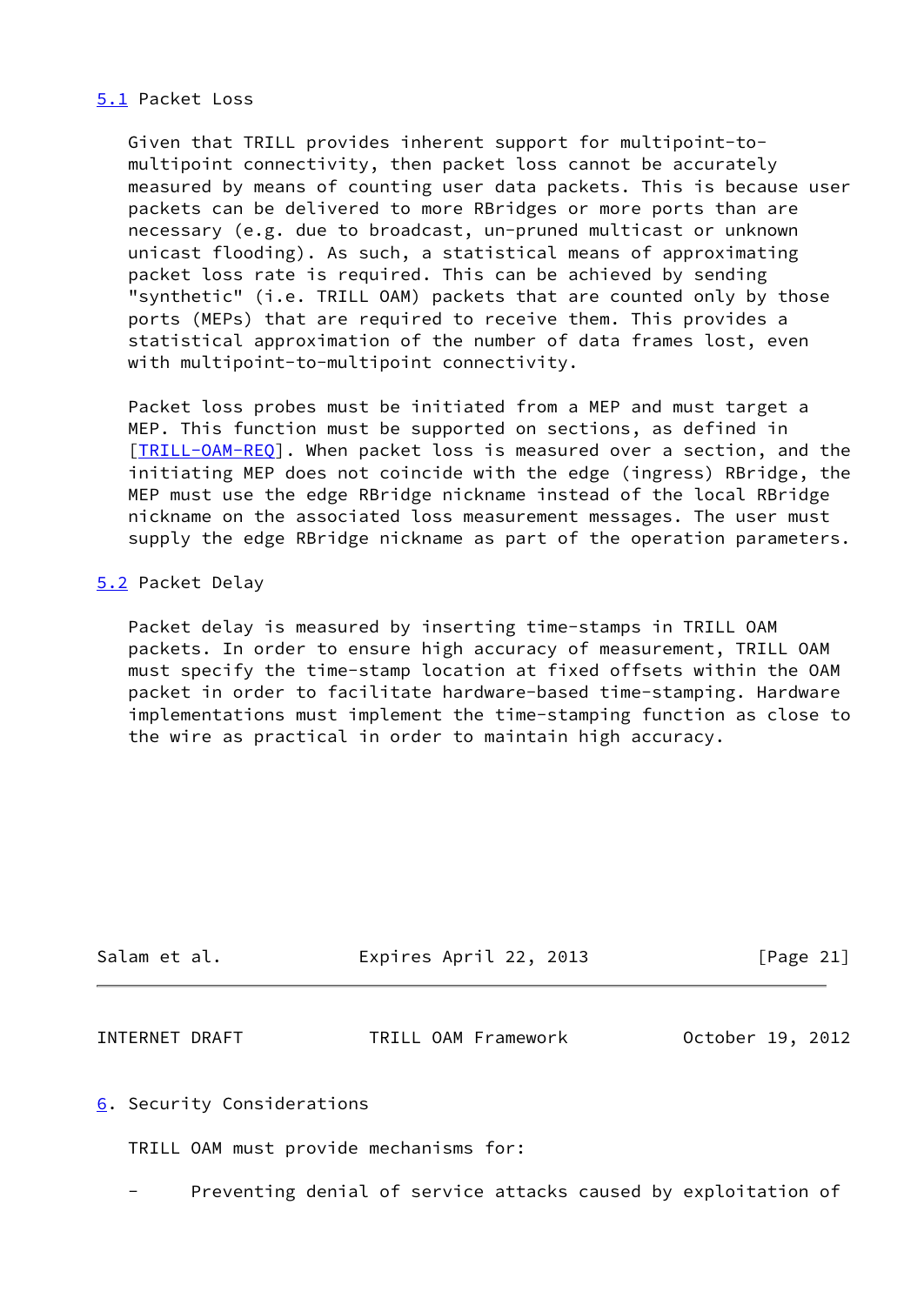the OAM message channel.

- Optionally authenticate communicating endpoints (MEPs and MIPs)

Preventing TRILL OAM packets from leaking outside of the TRILL network or outside their corresponding Maintenance Domain. This can be done by having MEPs implement a filtering function based on the Maintenance Level associated with received OAM packets.

For general TRILL Security Considerations, see [\[RFC6325](https://datatracker.ietf.org/doc/pdf/rfc6325)].

<span id="page-24-0"></span>[7](#page-24-0). IANA Considerations

 This document requires no IANA Actions. RFC Editor: Please delete this section before publication.

<span id="page-24-1"></span>[8](#page-24-1). Acknowledgements

We invite feedback and contributors.

- <span id="page-24-2"></span>[9](#page-24-2). References
- <span id="page-24-3"></span>[9.1](#page-24-3) Normative References
	- [TRILL-OAM-REQ] Senevirathne, "Requirements for Operations, Administration and Maintenance (OAM) in TRILL", [draft](https://datatracker.ietf.org/doc/pdf/draft-tissa-trill-oam-req) [tissa-trill-oam-req](https://datatracker.ietf.org/doc/pdf/draft-tissa-trill-oam-req), work in progress.
	- [RFC6325] Perlman, et al., "Routing Bridges (RBridges): Base Protocol Specification", [RFC 6325,](https://datatracker.ietf.org/doc/pdf/rfc6325) July 2011.
	- [RFC2119] Bradner, S., "Key words for use in RFCs to Indicate Requirement Levels", [BCP 14](https://datatracker.ietf.org/doc/pdf/bcp14), [RFC 2119](https://datatracker.ietf.org/doc/pdf/rfc2119), March 1997.

 [RFC6136] Sajassi, A., Ed., and D. Mohan, Ed., "Layer 2 Virtual Private Network (L2VPN) Operations, Administration, and Maintenance (OAM) Requirements and Framework", [RFC 6136](https://datatracker.ietf.org/doc/pdf/rfc6136), March 2011.

 [RFC2544] Bradner, S. and J. McQuaid, "Benchmarking Methodology for Network Interconnect Devices", [RFC 2544](https://datatracker.ietf.org/doc/pdf/rfc2544), March 1999.

| Salam et al. | Expires April 22, 2013 | [Page 22] |
|--------------|------------------------|-----------|
|--------------|------------------------|-----------|

<span id="page-24-4"></span>INTERNET DRAFT TRILL OAM Framework October 19, 2012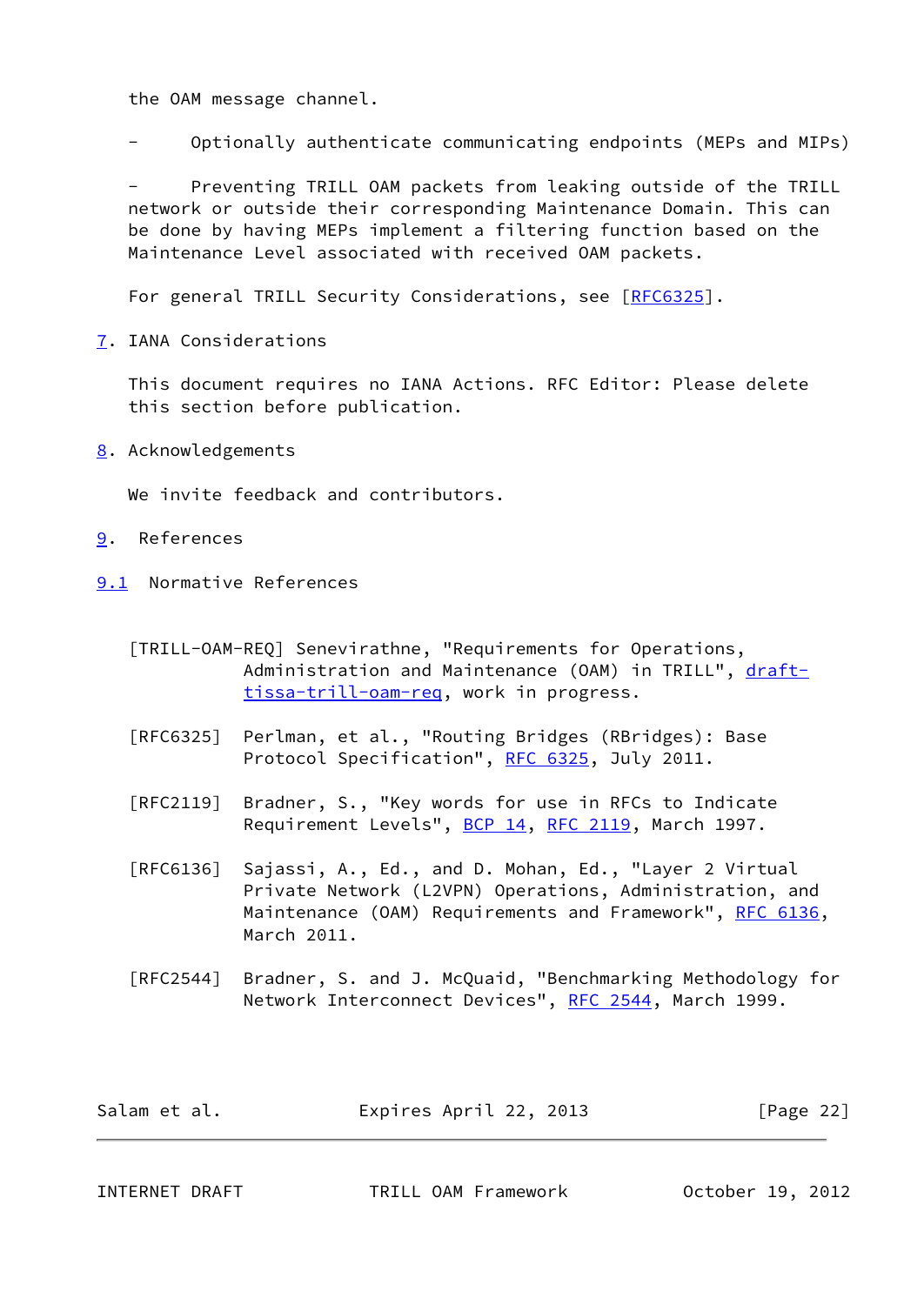- [RFC6291] Andersson et al., **BCP 161** "Guidelines for the Use of the "OAM" Acronym in the IETF", June 2011.
- [RFC6327] Eastlake 3rd, D., Perlman, R., Ghanwani, A., Dutt, D., and V. Manral, "Routing Bridges (RBridges): Adjacency", [RFC](https://datatracker.ietf.org/doc/pdf/rfc6327) [6327,](https://datatracker.ietf.org/doc/pdf/rfc6327) July 2011.
- <span id="page-25-2"></span>[TRILL-FGL] D. Eastlake et al., "TRILL Fine-Grained Labeling", [draft](https://datatracker.ietf.org/doc/pdf/draft-ietf-trill-fine-labeling) [ietf-trill-fine-labeling,](https://datatracker.ietf.org/doc/pdf/draft-ietf-trill-fine-labeling) work in progress.
- [802.1Q] "IEEE Standard for Local and metropolitan area networks Media Access Control (MAC) Bridges and Virtual Bridge Local Area Networks", IEEE Std 802.1Q-2011, 31 August 2011.
- [RFC6371] Busi & Allan, "Operations, Administration, and Maintenance Framework for MPLS-Based Transport Networks", [RFC 6371](https://datatracker.ietf.org/doc/pdf/rfc6371), September 2011.
- <span id="page-25-1"></span> [802] "IEEE Standard for Local and Metropolitan Area Networks - Overview and Architecture", IEEE Std 802-2001, 8 Match 2002.
- <span id="page-25-0"></span>[9.2](#page-25-0) Informative References
	- $[Y.1731]$  "ITU-T Recommendation  $Y.1731$  (02/08) OAM functions and mechanisms for Ethernet based networks", February 2008.
	- [ISO/IEC 7498-4] "Information processing systems -- Open Systems Interconnection -- Basic Reference Model -- Part 4: Management framework", ISO/IEC, 1989.
	- [TRILL-BFD] V. Manral, et al., "TRILL (Transparent Interconnetion of Lots of Links): Bidirectional Forwarding Detection (BFD) Support", [draft-ietf-trill-rbridge-bfd](https://datatracker.ietf.org/doc/pdf/draft-ietf-trill-rbridge-bfd), work in progress, June 2012.
	- [TRILL-OAM] T. Senevirathne, et al., "Use of 802.1ag for TRILL OAM Messages", [draft-tissa-trill-8021ag](https://datatracker.ietf.org/doc/pdf/draft-tissa-trill-8021ag), work in progress, June 2012.

<span id="page-25-3"></span>Authors' Addresses

Samer Salam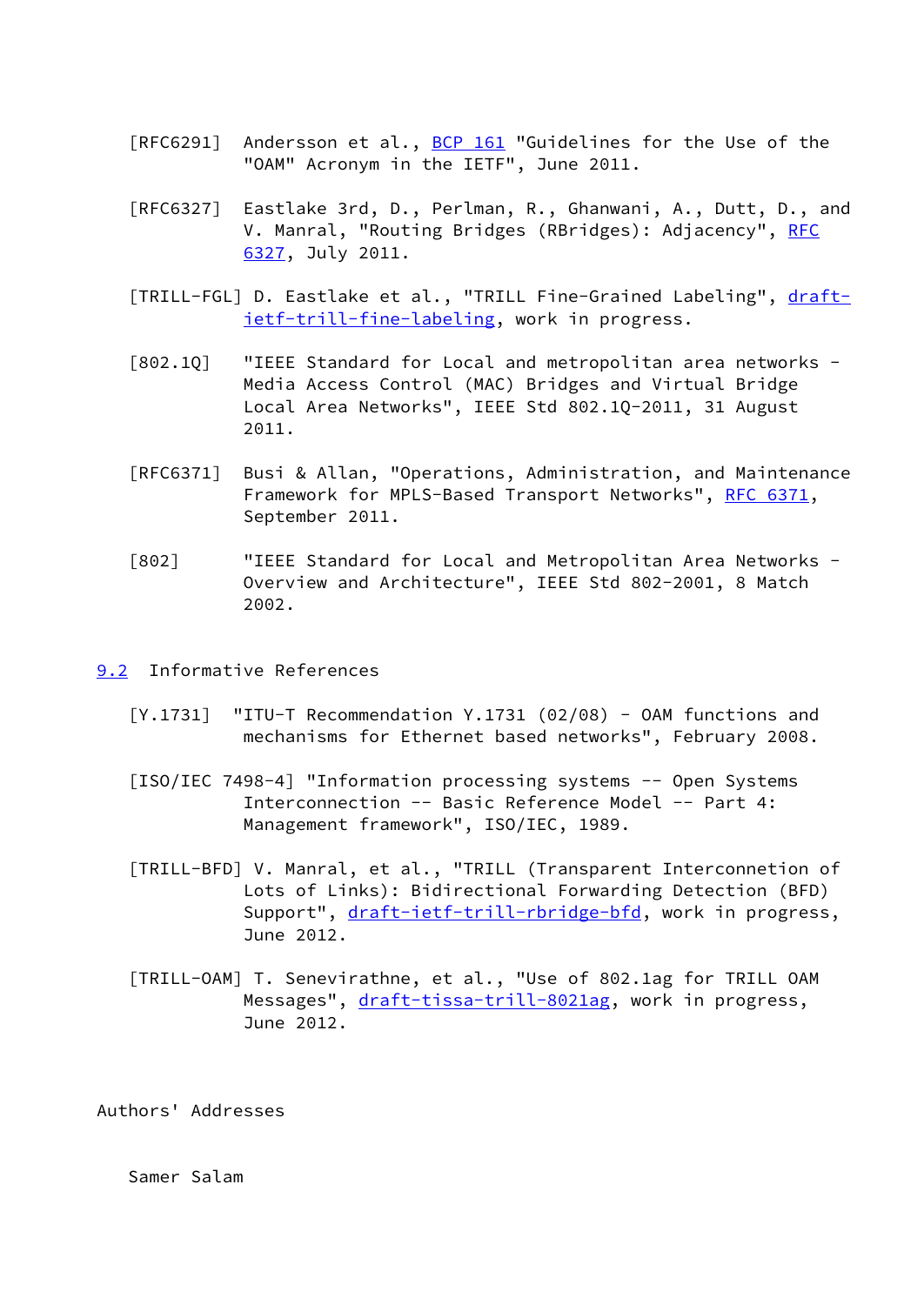### INTERNET DRAFT TRILL OAM Framework October 19, 2012

 Cisco 595 Burrard Street, Suite 2123 Vancouver, BC V7X 1J1, Canada Email: ssalam@cisco.com

 Tissa Senevirathne Cisco 375 East Tasman Drive San Jose, CA 95134, USA Email: tsenevir@cisco.com

 Sam Aldrin Huawei Technologies 2330 Central Expressway Santa Clara, CA 95050, USA Email: sam.aldrin@gmail.com

 Donald Eastlake Huawei Technologies 155 Beaver Street Milford, MA 01757, USA Tel: 1-508-333-2270 Email: d3e3e3@gmail.com